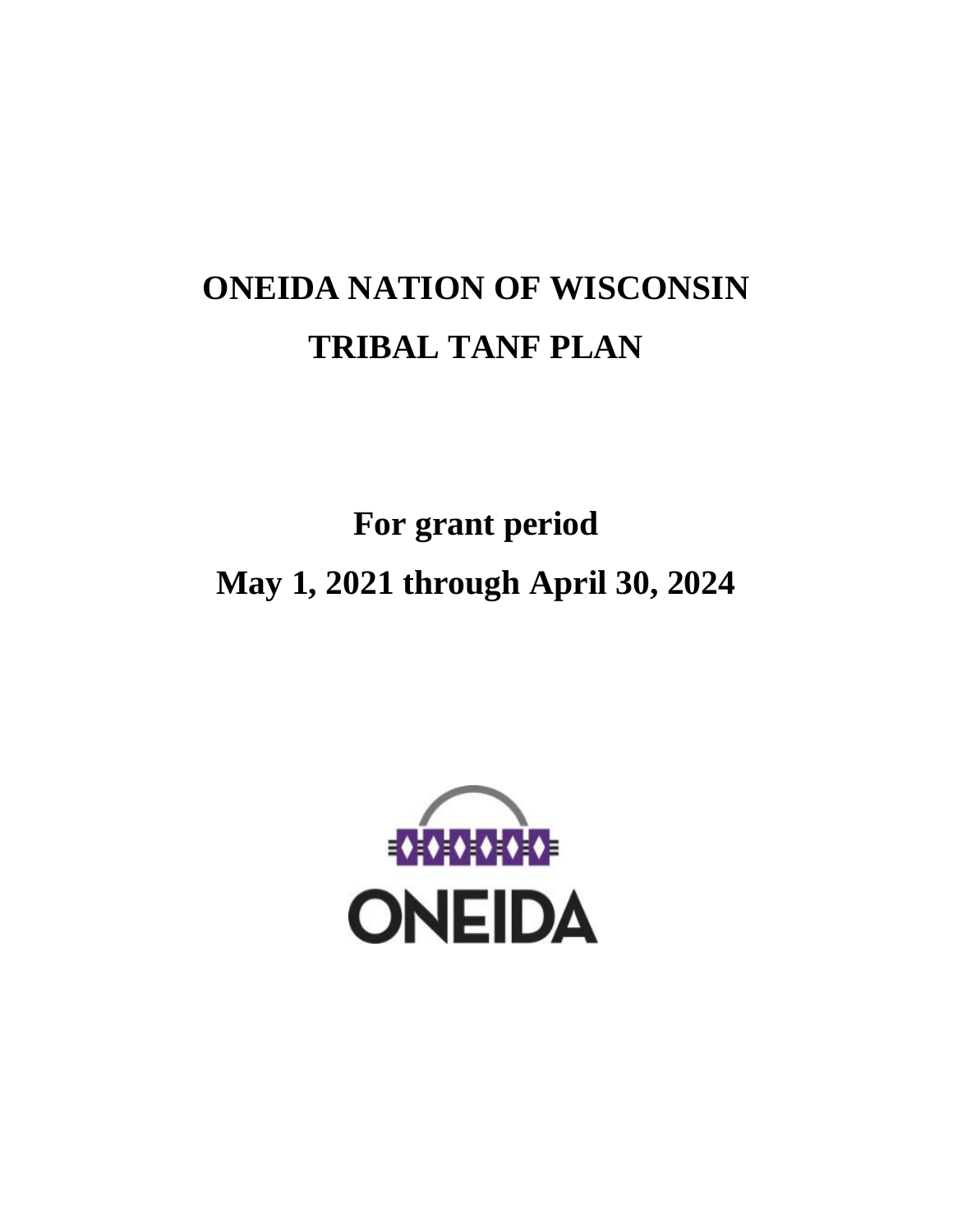# **MISSION STATEMENT**

The Oneida Nation TANF program's mission is to promote work and personal responsibility to strengthen Oneida and other enrolled Native American families. We will work together with the customers and other community resources to promote program goals in a comprehensive manner while respecting individual dignity, culture, and self-worth.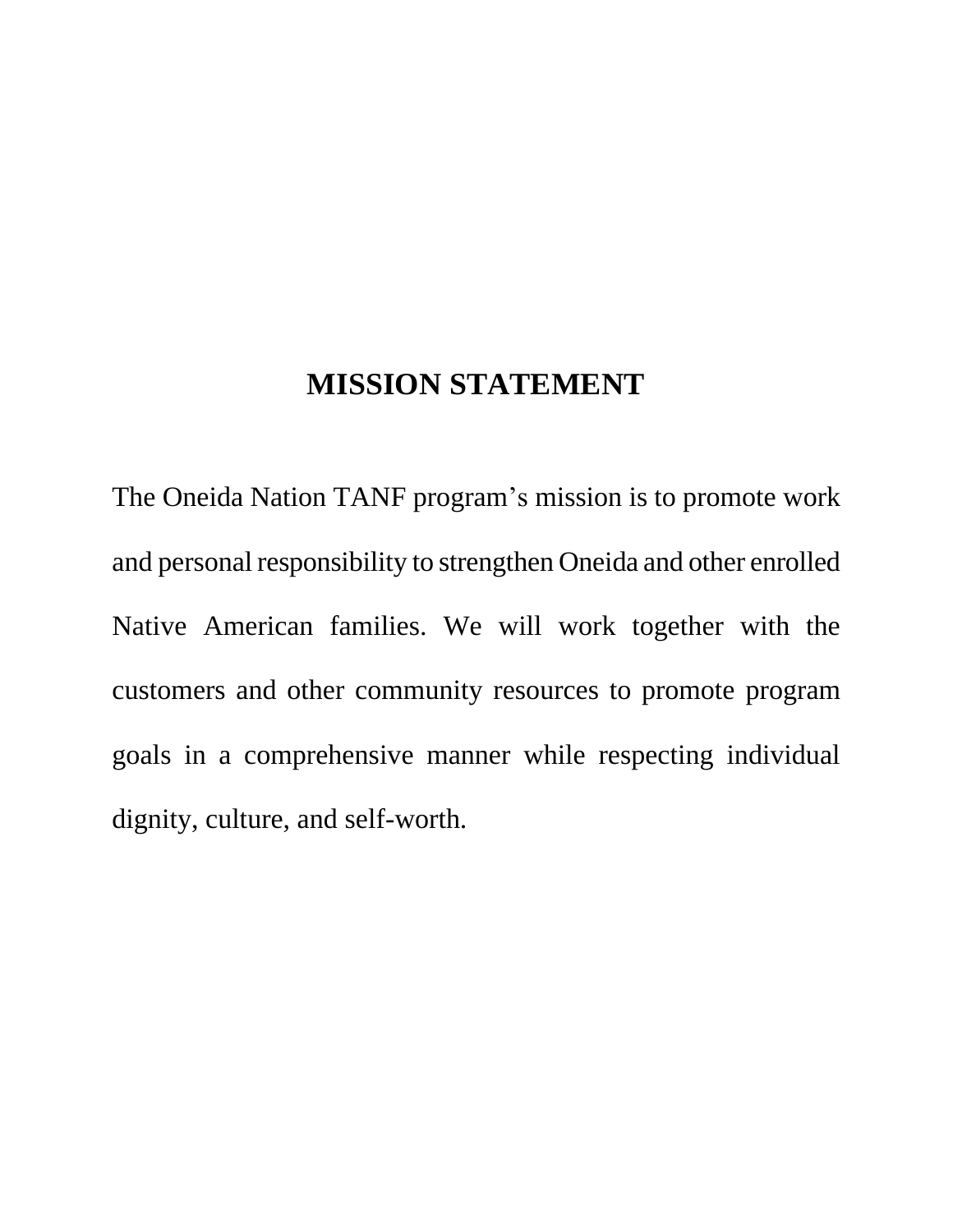## **Table of Contents**

| Ι.     |                                                          |  |
|--------|----------------------------------------------------------|--|
| II.    |                                                          |  |
| Ш.     |                                                          |  |
| IV.    |                                                          |  |
| VI.    | REVIEW AND COMMENT ON ONEIDA TRIBAL TANF PLAN  11        |  |
| VII.   | INDIAN FAMILIES RELOCATING INTO SERVICE DELIVERY AREA 12 |  |
| VIII.  |                                                          |  |
| IX.    |                                                          |  |
| X.     |                                                          |  |
| XI.    |                                                          |  |
| XII.   |                                                          |  |
| XIII.  | ELIGIBILITY AS RELATED TO THE PURPOSES OF TANF 17        |  |
| XIV.   | COORDINATION/COLLABORATION WITH OTHER PROGRAMS  18       |  |
| XV.    |                                                          |  |
| XVI.   |                                                          |  |
| XVII.  |                                                          |  |
| XVIII. |                                                          |  |
| XIX.   |                                                          |  |
| XX.    |                                                          |  |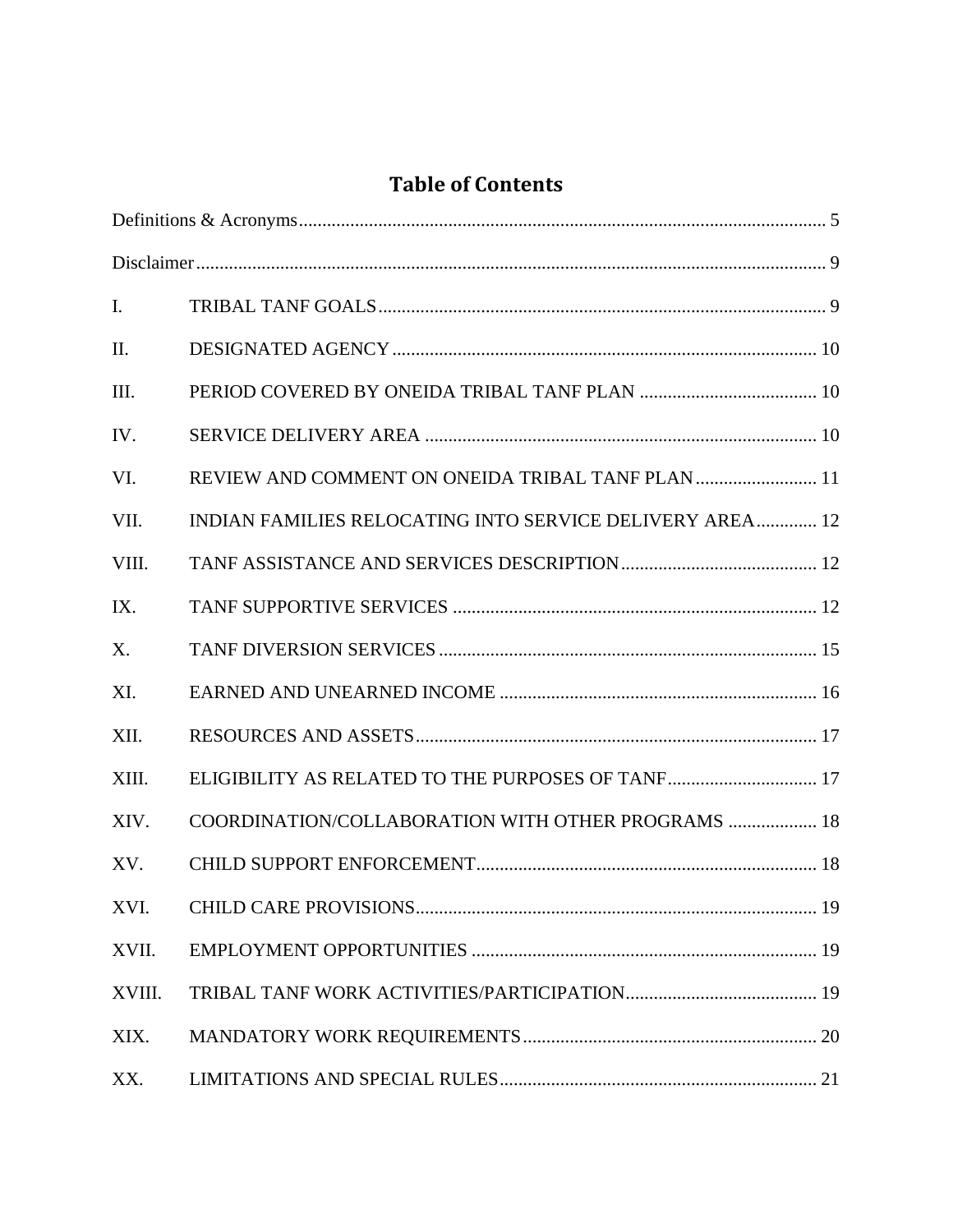| XXI.   |  |  |
|--------|--|--|
| XXII.  |  |  |
| XXIII. |  |  |
| XXIV.  |  |  |
| XXV.   |  |  |
| XXVI.  |  |  |
|        |  |  |
|        |  |  |
| XXIX.  |  |  |
| XXX.   |  |  |
| XXXI.  |  |  |
|        |  |  |
|        |  |  |
|        |  |  |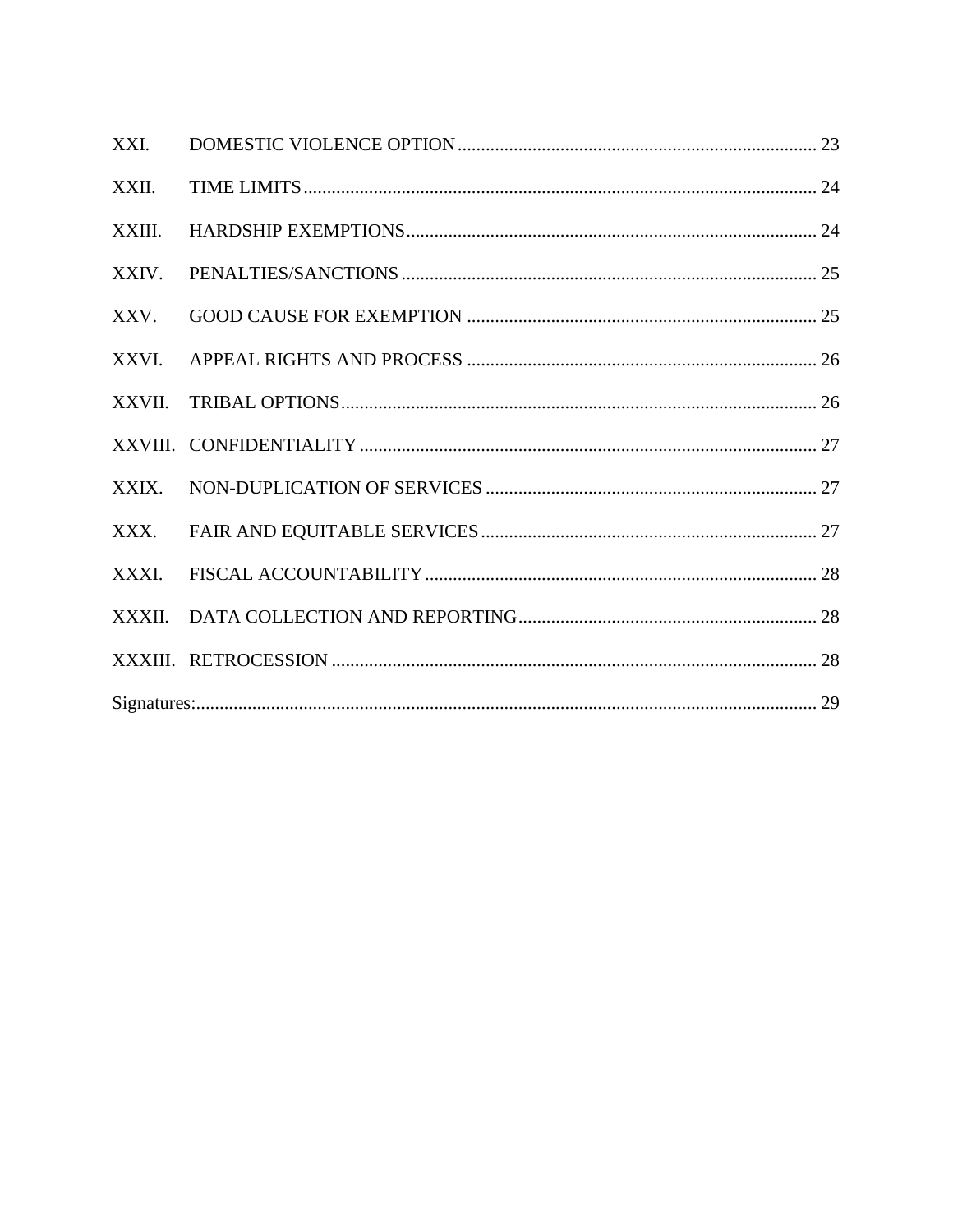#### <span id="page-4-0"></span>**Definitions & Acronyms**

AODA : Alcohol or Other Drug Abuse

ASE: Automotive Service Excellence

Caretaker: Relative 18 years of age or older caring for a dependent child(ren) for whom they are not legally responsible for

Case Manager: the Economic Support Specialist worker assigned to handle the TANF case Child Care related service: Direct care for a child while a parent/caretaker is involved in an approved activity, to include registration fee, transportation fee, activity fee and this list is not all inclusive

Crisis: a temporary interruption of income or loss of earned/unearned income, job loss or layoff of working family member, major appliance repair or replacement, illness of more than 5 consecutive days from employment, vehicle repairs that exceed \$100.00, major home repair (furnace), or emergency medical travel-of more than 100 miles

Crisis Assistance: a non-recurring benefit that assists with rent/security deposit or utility disconnection

Culturally relevant activities: Native American ceremonies, events or meetings

Cultural/Spiritual Advisor: Person/s recognized within the Native American community, i.e. Longhouse such as a Chief, Faith keeper, Clan mother, Seer; Native American Church Leader Custodial Parent: A biological parent who has physical placement of their minor dependent child/ren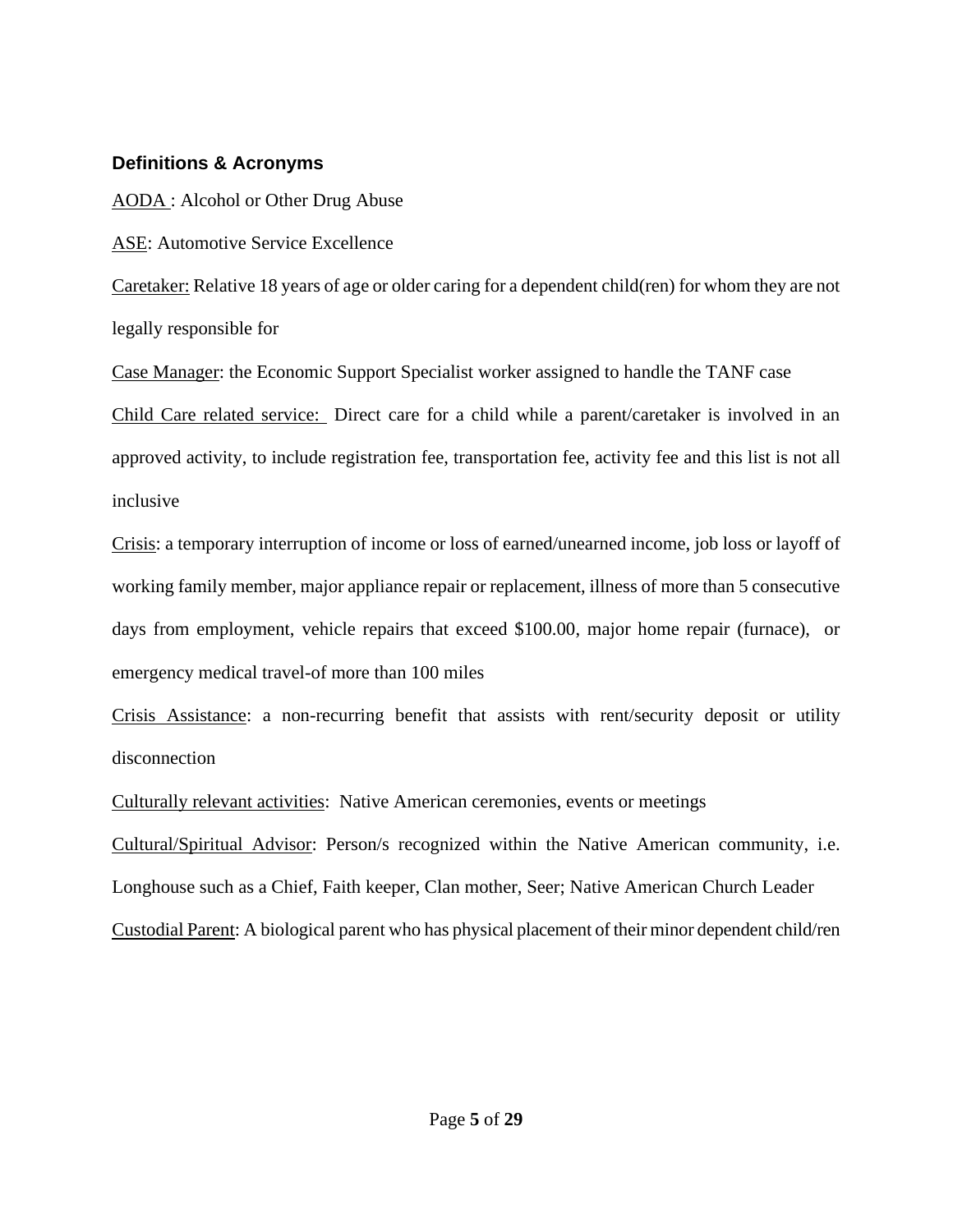Dependent child(ren): 45 CFR (Code of Federal Regulations) 286.5 Minor child is (1) an individual who has not attained 18 years of age; or (2) has not attained 19 years of age and is a full-time student in a high school.

Diversion: A component of the TANF program that provides support services to families as an alternative to applying for cash assistance and to promote employment retention

Earned income : is defined as, but is not limited to, wages from employment

Education Review Team (ERT): Three (3) TANF case management staff not currently managing the case. This excludes staff if they are an immediate relative to the family member. In this situation, an alternate of the agency who is knowledgeable of the TANF program will be requested. The ERT meets to approve or deny a post-secondary education student for cash payment assistance based on financial aid resources and other factors according to the post-secondary policy and procedure Exemption: verified conditions that exist which inhibit an ability to participate

Extenuating Circumstances: Unforeseen circumstances and/or conditions that affect the stability of a family's ability to become and maintain self-sufficiency as determined by the TANF Review team Extreme weather: treacherous, hazardous road/travel conditions, dangerous temperatures, severe thunderstorm, snow or tornado watch or warning

Family: Social group consisting of parents/caretakers and their minor dependent children

FPL: Federal Poverty Level

Incentive: A monetary reward for employment retention for adults and students, students achieving good grades, an action which motivates effort toward success

Immediate Family Member: Husband, wife, mother-in-law, father-in-law, mother, father, son, daughter, brother, sister, grandparent, grandchildren, great grandparents, great-grandchildren, spouse's great grandparents, spouse's grand-parents, son-in-law, daughter-in-law, brother-in-law,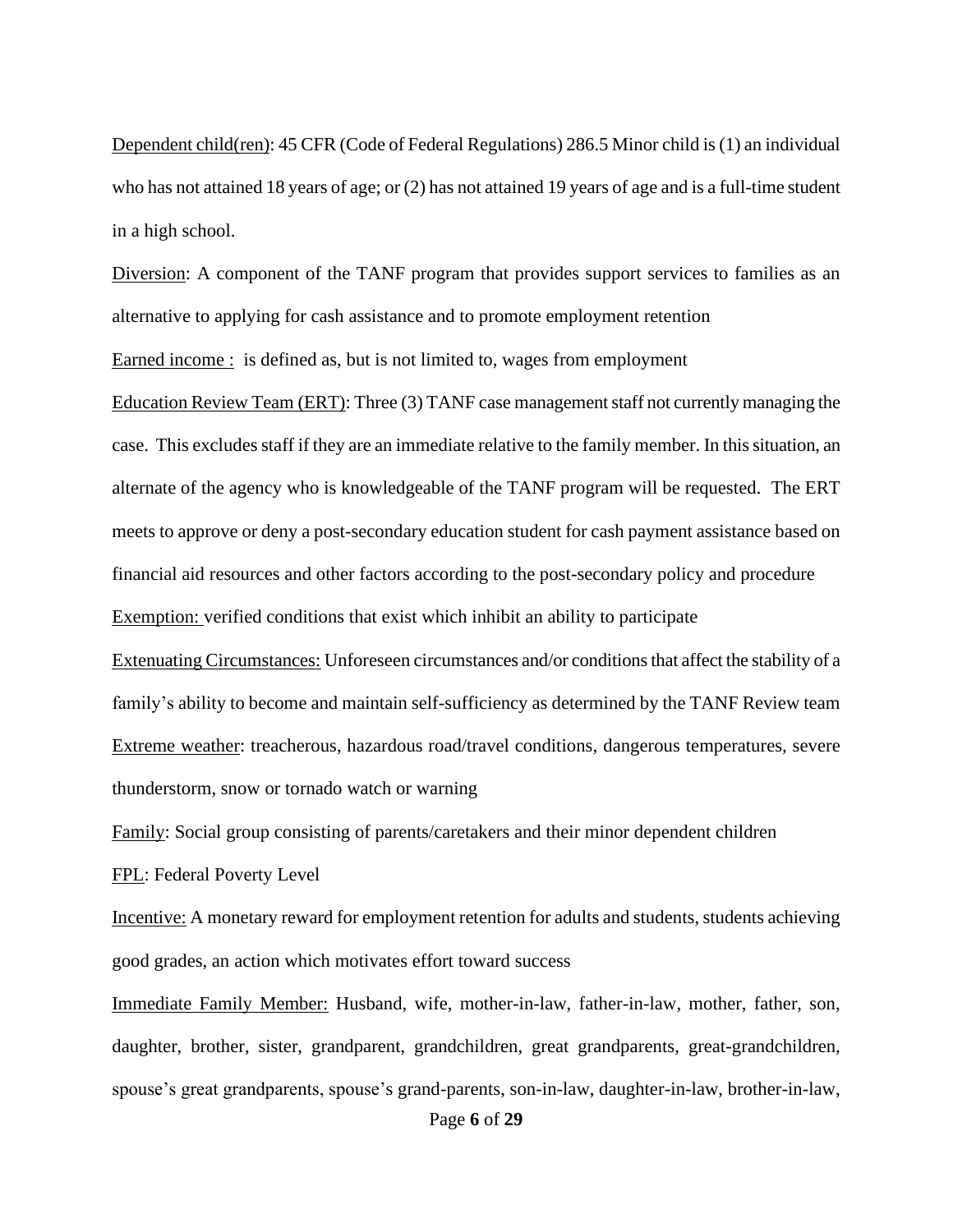sister-in-law. Immediate family member also includes legally recognized family members that establish the following relationships, such as stepparent, step-grandparent,

step-great grandparents/grandchildren adopted child, foster child, and guardian.

Medical related needs: lodging expenses and fuel assistance for family group member that need to stay for overnight hospitalization for serious medical diagnosed conditions

Non-Custodial Parent: The biological parent as established through paternity by Child Support agency records or voluntary paternity acknowledgement form, who is not residing in the home with the child/ren.

Per capita payments: payments made to enrolled tribal members from gaming revenue or other natural resources

Qualified health professional: State Certified Counselor, Psychotherapist, Psychologist, Social Worker, Physician, or Physician Assistant

Self-Sufficiency: The state of providing for oneself without the help of others; independent

Serious illness or injury: communicable/contagious medical condition, physical injury resulting from accident or traumatic situation

Short-term education/training: education courses/training less than one year in duration from an accredited institution of higher learning

Social Security Administration benefits: Federal Supplemental Security Income, Surviving Spouse or Child Benefits, Social Security Disability Income, Social Security Retirement, Social Security Spouse, Social Security Disabled Widow or Widower, Social Security Supplemental Income Exceptional (Special Needs person), State Supplemental Security Income and Caretaker Supplement Benefits income for child/ren of disabled parent(s)

Support Services: Assistance identified specifically to assist a family in addressing barriers to self-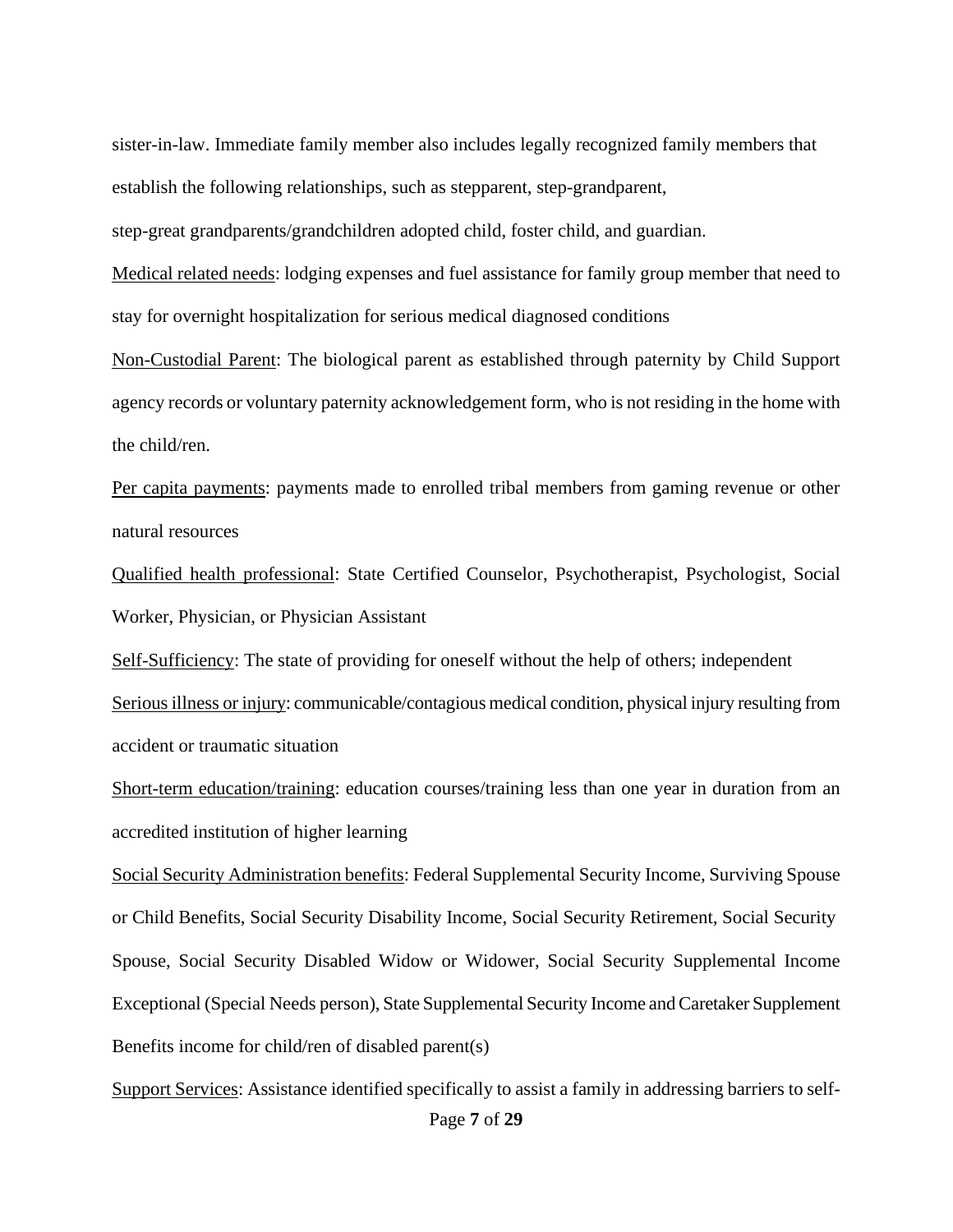sufficiency

TANF: Temporary Assistance for Needy Families

TANF Review Committee: Community Economic Support Director (or designee), and two other TANF case managers.

TANF Child Only Grant: Payment for child/ren being cared for by a relative caregiver

TANF Manager: The Economic Support Program Manager

Temporary Absence: When a parent/caretaker is out of the home for a defined period of time

Transportation assistance: Vehicle repair and/or replacement, bus pass, fuel assistance, towing, diagnostic testing, interlock ignition installation costs and/or fees

Unearned income: is defined as, but is not limited to, unemployment compensation benefits, social security (retirement, survivor and disability) benefits, child support, tribal per capita, veterans benefits

## W.I.O.A.: Workforce Innovation Opportunity Act

Work Activity: An allowable activity designed to promote family wellness and self-sufficiency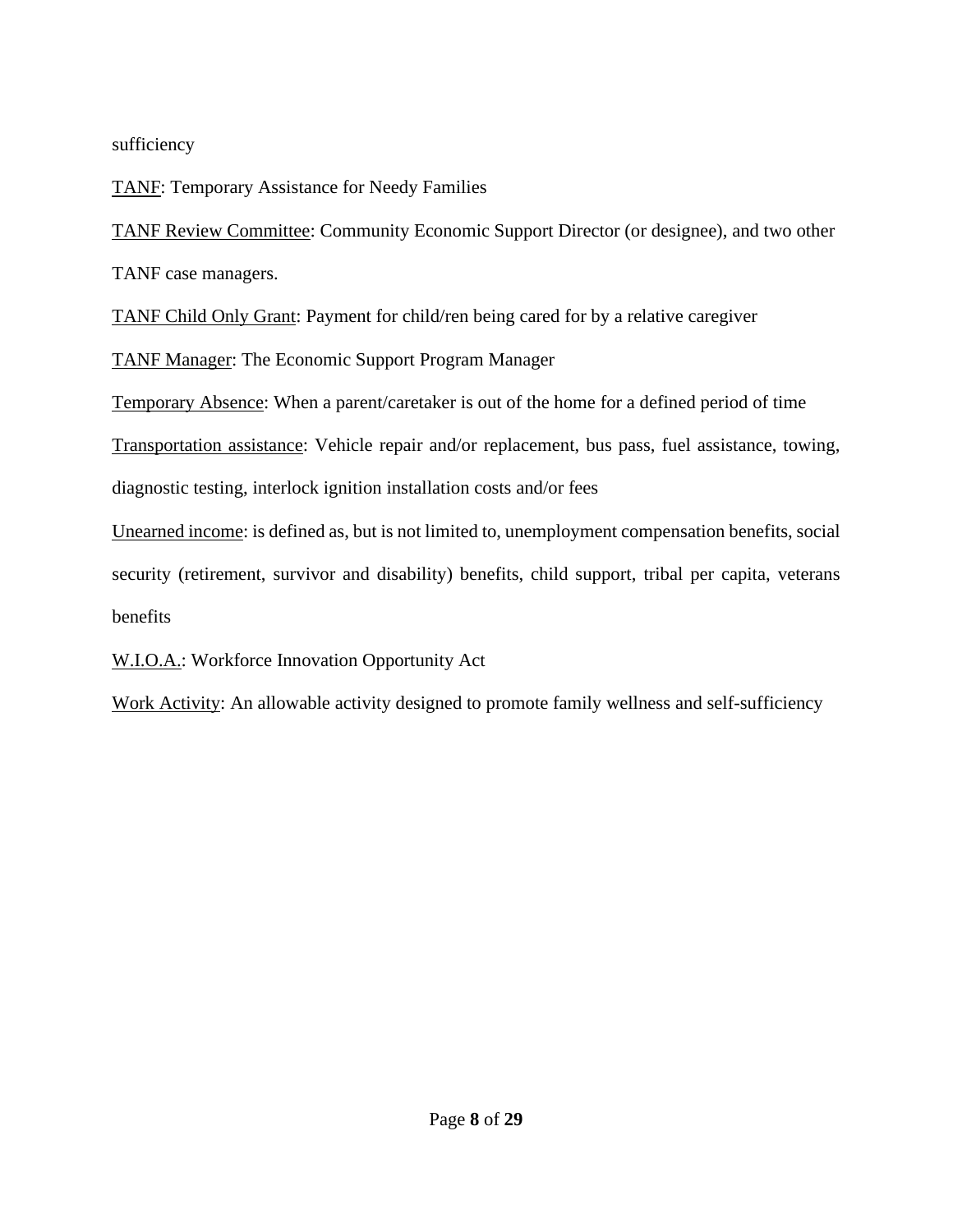## **Disclaimer**

<span id="page-8-0"></span>All forms of monetary assistance described in this plan, are subject to funding availability. All crisis and diversion support services require may require 10% customer contribution.

## <span id="page-8-1"></span>**I. TRIBAL TANF GOALS**

The TANF Program will promote work and personal responsibility to strengthen families. The Program will provide assistance to needy families so that children may be cared for in their own homes or in the homes of relatives; reduce dependency on public benefits by promoting job preparation, work and marriage; prevent and reduce the incidence of out-of-wedlock (unplanned) pregnancies; and encourage the formation and maintenance of two-parent families. The goals of the program are:

- A. To provide comprehensive services to TANF eligible Native American families with children (or expecting a child), in need of temporary assistance.
- B. To provide parent(s) or caretaker(s) with employment preparation and/or supportive services that promotes self-sufficiency and responsibility to strengthen families and to decrease the need for public assistance.
- C. To provide essential assistance for the preservation of Native American family life and culture.
- D. To collaborate with the Pregnancy Prevention and other programs in the community in an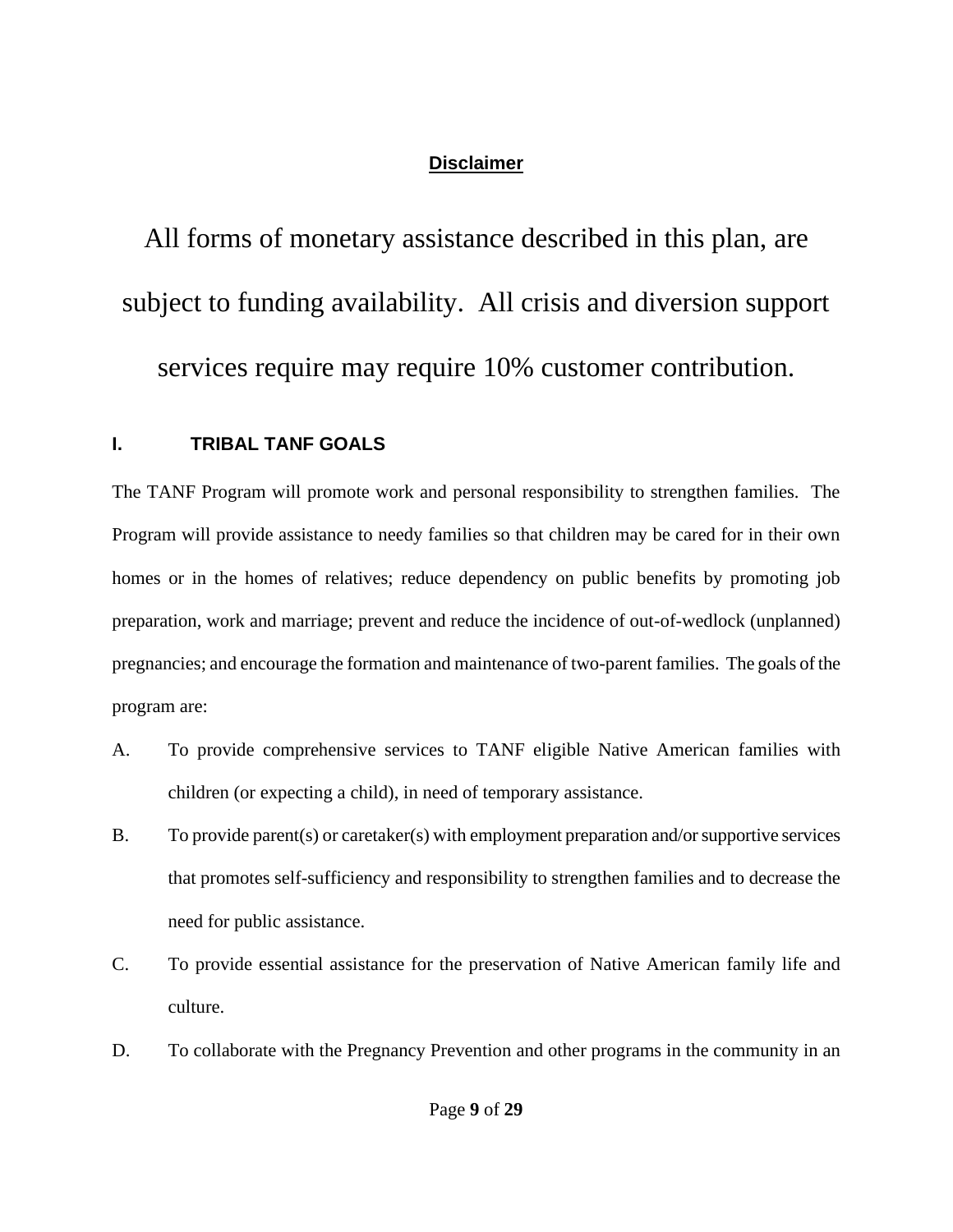effort to educate customers on personal responsibility and prevention of out-of-wedlock births.

- E. To assist non-custodial parents with support services to obtain or maintain employment allowing for monetary support for their child/ren, where no other resources exist.
- F. The TANF program will provide training opportunities for TANF relevant training for staff (such as Case Management, TAS-Eaglesun Data Collection training, etc.).
- G. The Nation is committed to meeting a 35% work participation rate.

#### <span id="page-9-0"></span>**II. DESIGNATED AGENCY**

The Oneida Nation's Oneida Economic Support Services is the authorized agency responsible for the administration of the TANF program for the Oneida Nation and will be responsible for the delivery of TANF services to eligible enrolled Native Americans residing within Brown and Outagamie counties in the State of Wisconsin. The agency is located at 2640 West Point Road in Green Bay, Wisconsin 54313.

#### <span id="page-9-1"></span>**III. PERIOD COVERED BY ONEIDA TRIBAL TANF PLAN**

The Oneida Nation intends to operate a Tribal TANF Program for a three (3) year period beginning May 1, 2021 through April 30, 2024.

#### <span id="page-9-2"></span>**IV. SERVICE DELIVERY AREA**

Page **10** of **29** The program may serve TANF eligible families defined as enrolled members of the Oneida Nation residing within Brown or Outagamie counties, or other income-eligible family consisting of enrolled members of a federally recognized Indian tribe/nation residing within the Oneida Nation reservation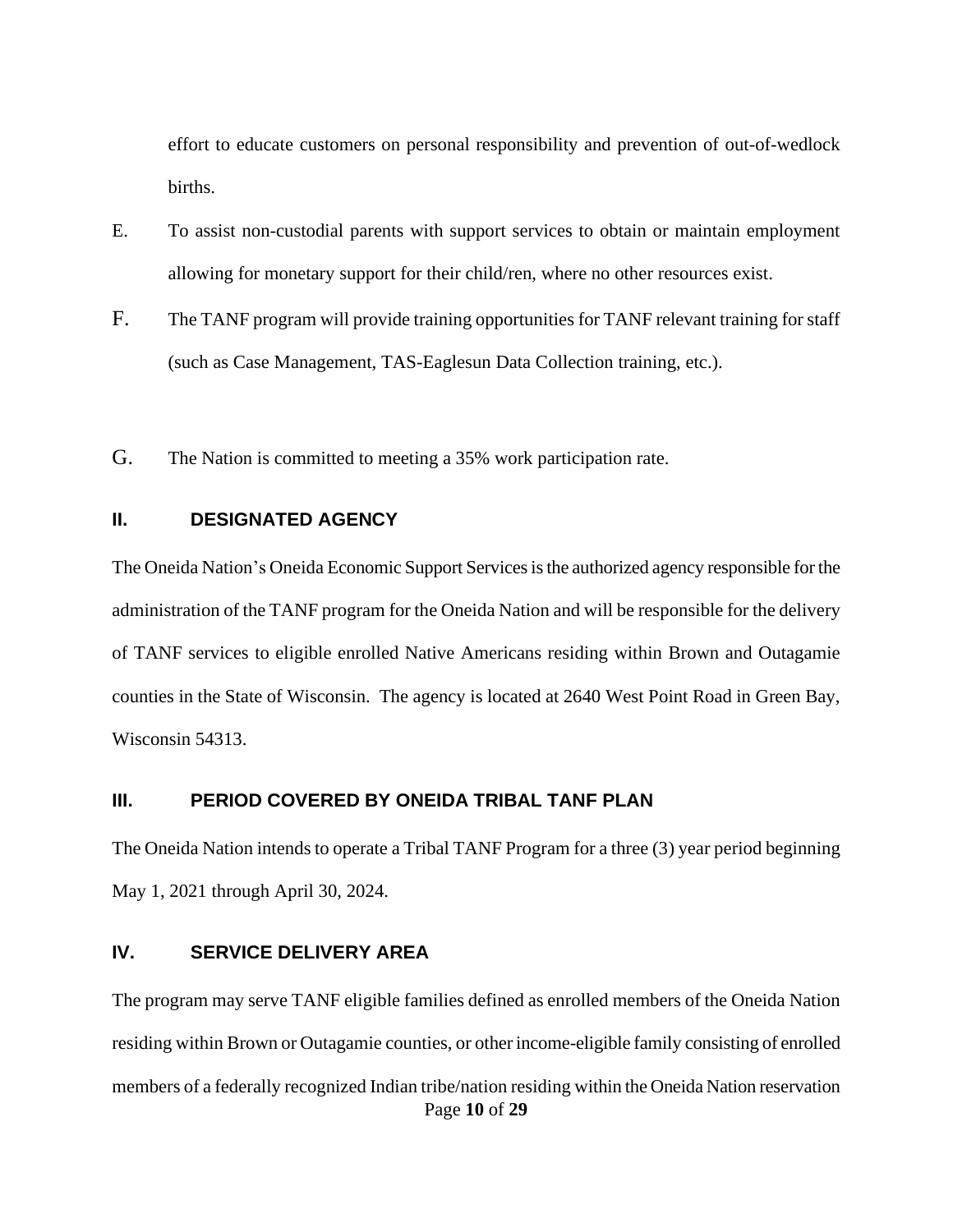boundaries.

## **V. SERVICE POPULATION**

The program may serve only enrolled members of federally recognized Indian Tribes. The Oneida Nation TANF reflects a total population of approximately, 7,575 Native Americans. The program defines needy families as those meeting the service population description that have a family income equal or less than 185% of the Federal Poverty Level (FPL). Families are defined as:

A. Custodial parent(s) eighteen (18) years of age or older with dependent child/ren

- B. Stepparent eighteen (18) years of age or older with dependent child/ren
- C. Legal guardian eighteen (18) years of age or older with dependent child/ren
- D. Enrolled Native American pregnant (with first born child) woman eighteen (18) years of age or older, in 3rd trimester (at least seven (7) months)
- E. Caretaker relative eighteen (18) years of age or older, of dependent enrolled Native American child/ren
- F. Enrolled Native American caretaker eighteen (18) years of age or older, of dependent child(ren)

Note: Dependent child according to 45 CFR 286.5, Minor child is one (1) an individual who has not attained eighteen (18) years of age; or two (2) has not attained nineteen (19) years of age and is enrolled as a full-time high school student and regularly attending classes.

## <span id="page-10-0"></span>**VI. REVIEW AND COMMENT ON ONEIDA TRIBAL TANF PLAN**

The Oneida Nation Economic Support Services administers the TANF Program under Oneida Nation's tribal Resolution #02-14-18-A which supports implementation of the Oneida Tribal TANF Plan. Opportunity for public comment has been provided through two (2) community meetings held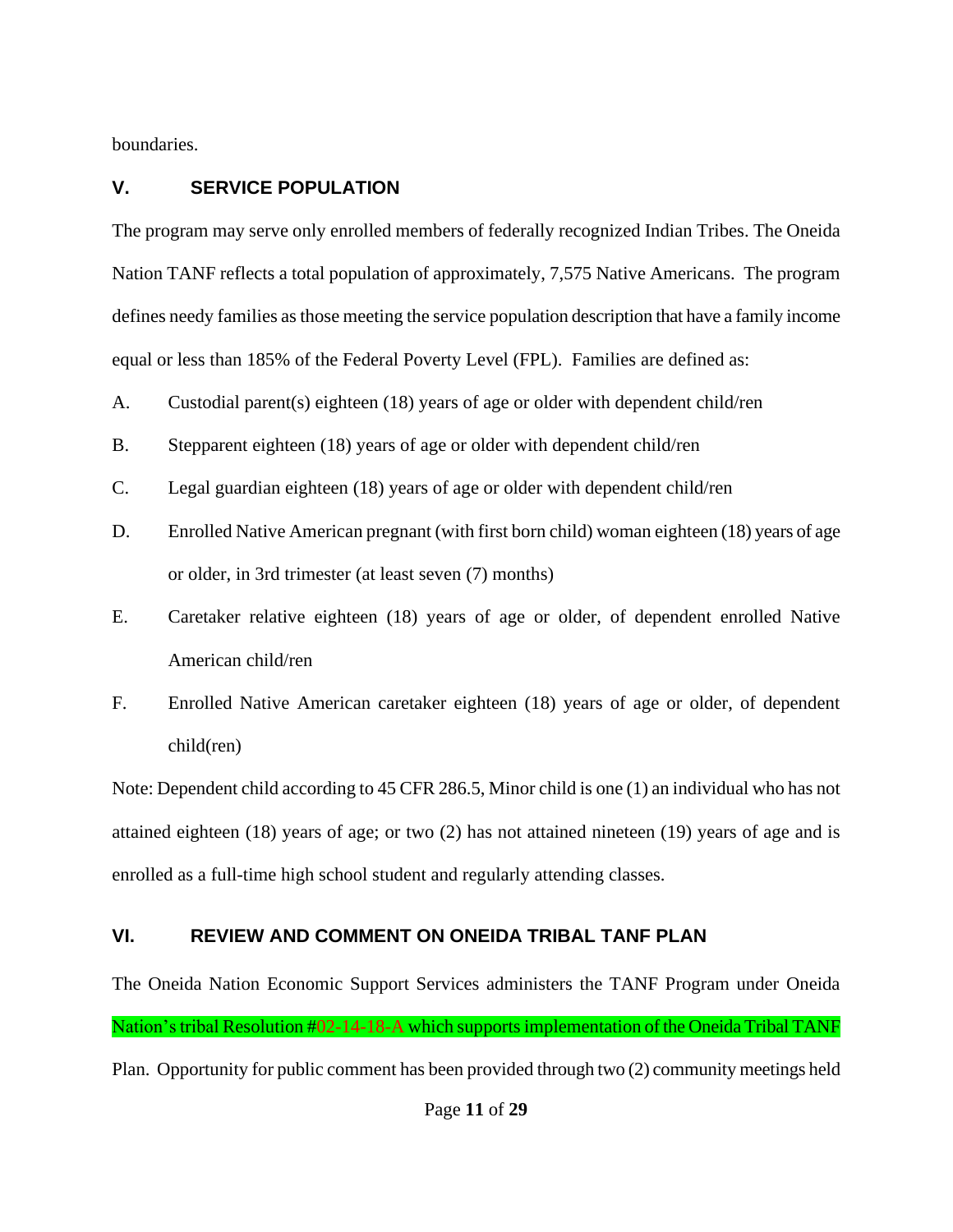February  $10^{th}$ , 2021 at 12:00 p.m. and at 4:30 p.m. The proposed plan was available to the public for 45 days prior to the submission of the plan to Administration for Children & Families.

#### <span id="page-11-0"></span>**VII. INDIAN FAMILIES RELOCATING INTO SERVICE DELIVERY AREA**

Families moving into the service delivery area will be required to verify the following information:

- A. A minimum of 30 days of residency in service delivery area and;
- B. Tribal enrollment for at least one (1) member of the family group and;
- C. If applicant was a former TANF customer, verification of case closure from previous county/state/ tribal agency is required.

#### <span id="page-11-1"></span>**VIII. TANF ASSISTANCE AND SERVICES DESCRIPTION**

With the exception of Crisis and Diversion Assistance, which has its own eligibility criteria, all other services and assistance are limited to families that meet the Nation's definition of needy. The program may provide assistance as follows:

- A. Cash assistance
- B. Childcare related services
- C. Crisis support services
- D. Diversion, Support, Non-custodial and Caretaker Relative services
- E. Pregnancy prevention and educational services
- F. Life skills training
- G. Youth employment

## <span id="page-11-2"></span>**IX. TANF SUPPORTIVE SERVICES**

The program may assist TANF cash payment, caretaker relative, and non-custodial parent(s) of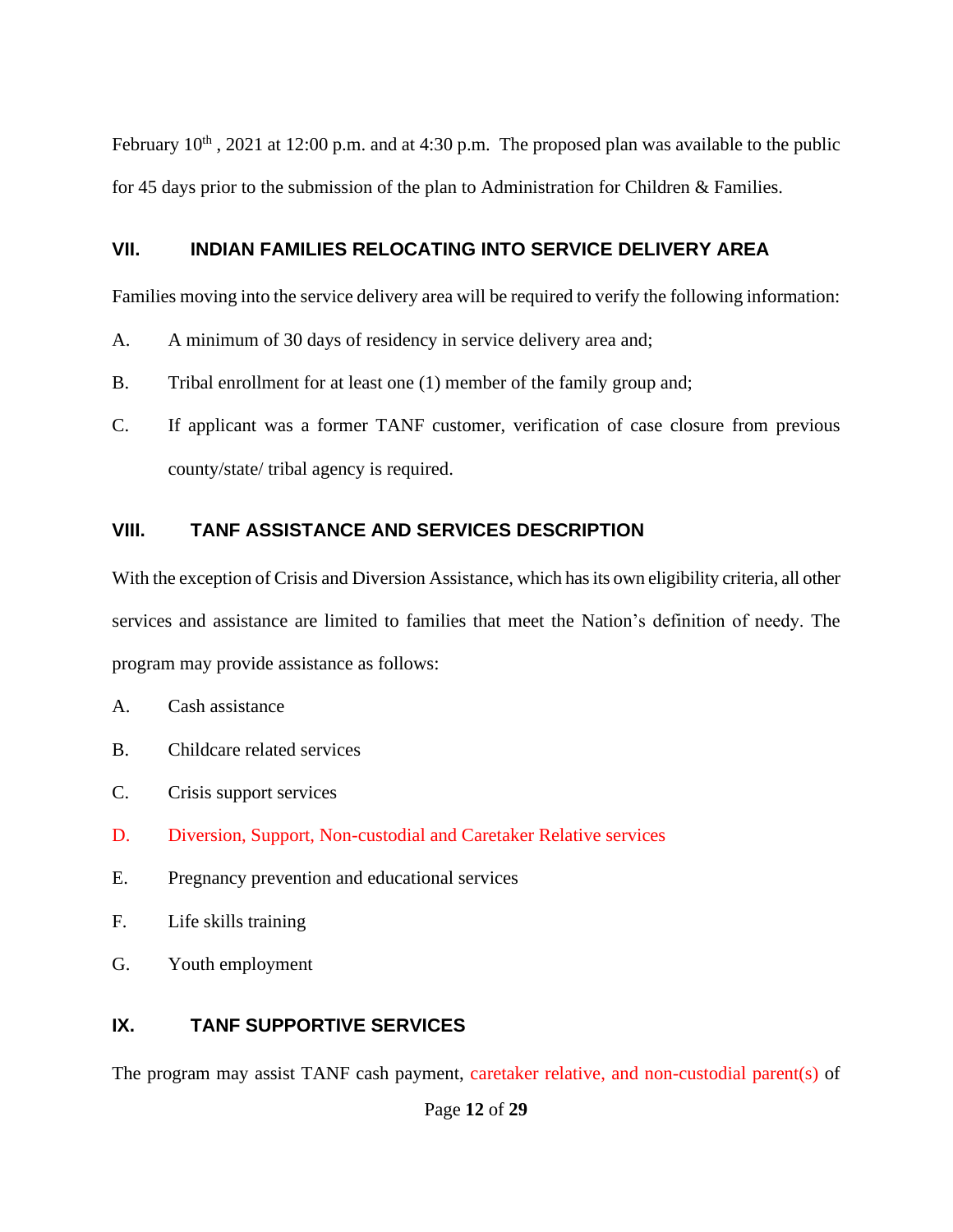TANF eligible child/ren with the following supportive services to obtain or maintain employment, disregarding a 20% deduction off earned income to determine eligibility:

- A. Short-term vocational education to promote job training and employability
- B. Required work activity expenses not covered by any other resource
- C. Childcare transportation costs, a portion of parent payment, or registration fee unable to be met by the parent(s) not otherwise allowed by other childcare resources
- D. A partial rent payment as a support services for cash payment CNB or CSJ households for each month they remain eligible for cash payment (CNB and CSJ.
- E. Caretaker Relative households may be eligible for the following support services upon placement of children:
	- a. clothing allowance per child with documentation of placement
	- b. support services for a caretaker relative may include purchase of; bedding, clothing, diapers, wipes, formula, school supplies, etc.
- F. Crisis rent for the non-custodial parent if shared equal physical placement exists in the court Order and the NCP is exercising their court ordered placement schedule.
- G. Employment related or educational supportive expenses required for TANF work participation or employment/training including but not limited to:
	- a. Uniforms/work clothing, shoes, safety shoes
	- b. Safety glasses, work tools
	- c. Books and tuition (not covered by any other resource)
	- d. Professional license or certification fees
- H. Transportation assistance to include: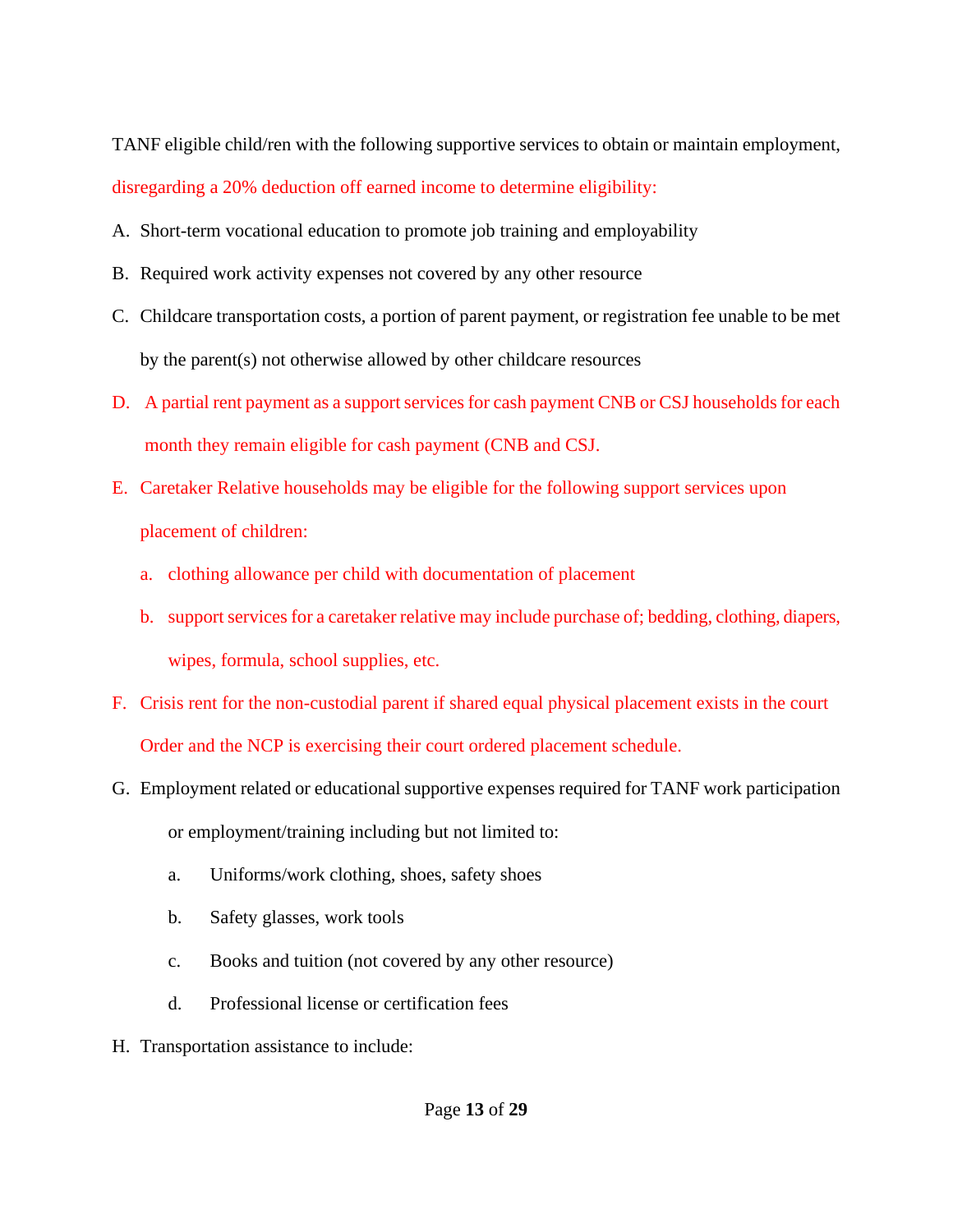- a. Fuel assistance, transit pass, bus pass and/or cab fare (where no other resources are available)
- b. Auto repair
- c. Drivers' license exam, reinstatement, auto registration, Drivers safety course (Group Dynamics classes) and/or Driving Instruction Course for adults and/or youth under 19 years of age still in high school.
- d. Auto insurance
- e. AODA assessment fee
- f. Interlock Ignition device installation fees
- g. Occupational driver's license fees (SR22 & license)
- h. Traffic fines needed to get driver license for adult member in the family group
- I. Vehicle replacement for employed applicant
- J. Incentives:
	- a. Education achievements for adults achieving GED, HSED, Associates Degree, Bachelor's Degree
	- b. Student in grades K-12 for good grades and good attendance per each semester of school year
	- c. Successful completion of Employability plan requirements at agency established benchmarks
	- d. Employment retention at agency established benchmarks
	- e. Savings account match
	- f. Marriage Healthy relationships or other denominational groups, upon completion certificate
- K. School preparation assistance (supplies and/or clothing)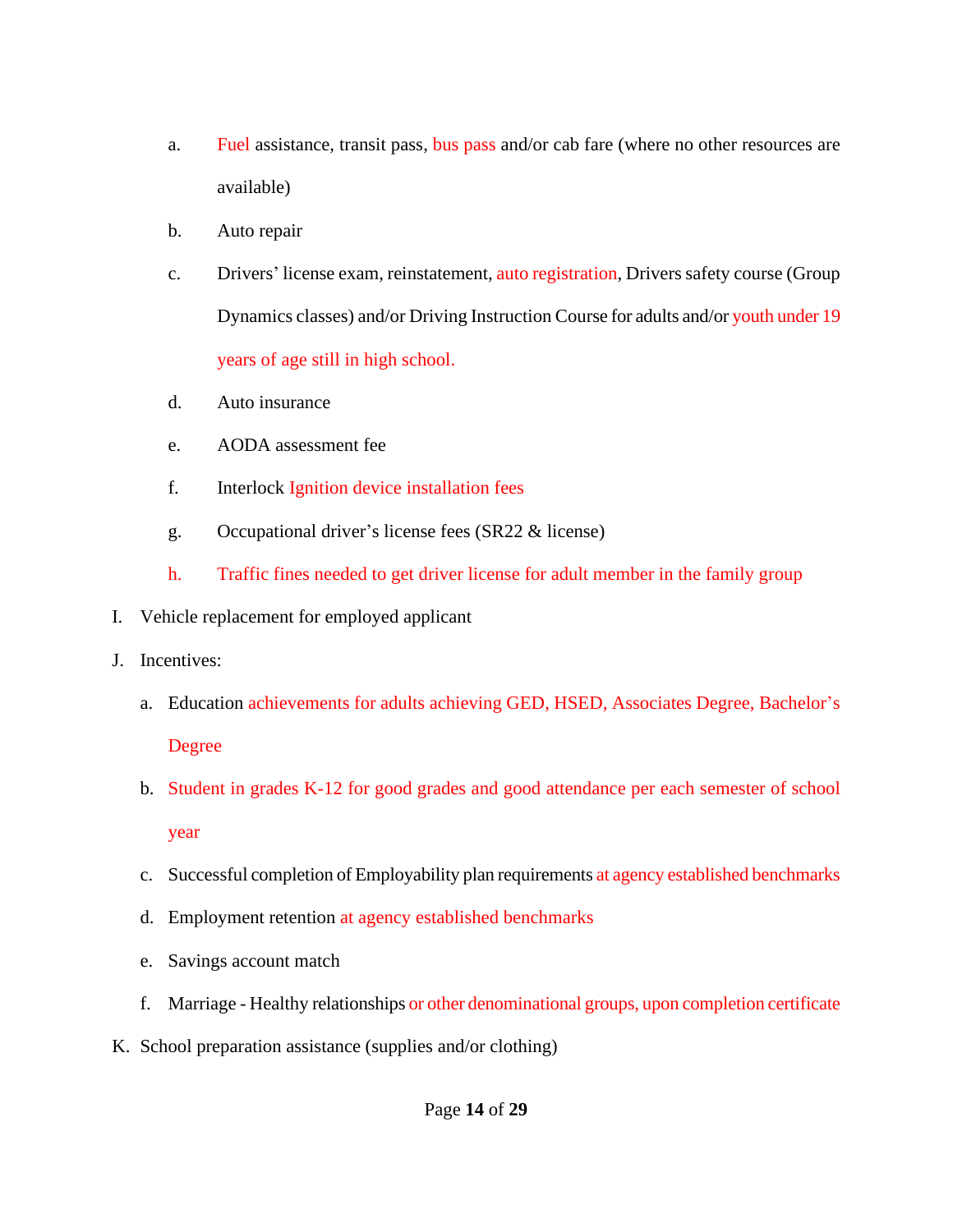- L. Life skills training, i.e. computer classes, parenting, financial budgeting
- M. Cultural and Educational outreach activities & cultural family activities
- N. Household supplies/personal hygiene, diapers, wipes, baby formula, etc.
- O. Assist family group with purchase of birth certificates and/or tribal enrollment for children/parents
- P. AODA or Mental Health Treatment Services where no other resources exist

#### <span id="page-14-0"></span>**X. TANF DIVERSION SERVICES**

Diversion services provide support services to a family as an alternative from them having to apply for TANF cash payment assistance. Eligibility for diversion will be determined using up to 200% of the Federal Poverty Level (FPL) and disregarding 20% deduction off the family's earned income when determining eligibility. Services available may include but are not limited to:

A. Domestic Violence counseling and support services through referral to Tribal Domestic Violence

program

- B. Assist family group with the purchase of birth certificates and/or tribal enrollment for child/ren or parents
- C. Culturally relevant support services that promote wellness
- D. Child care transportation costs, a portion of parent payment, or registration fee unable to be met by the parent(s) not otherwise allowed by other child care resources or when needed to obtain child care services in order to work
- E. Household/personal hygiene supplies, diapers, wipes, baby formula, etc.
- F. Interlock ignition device installation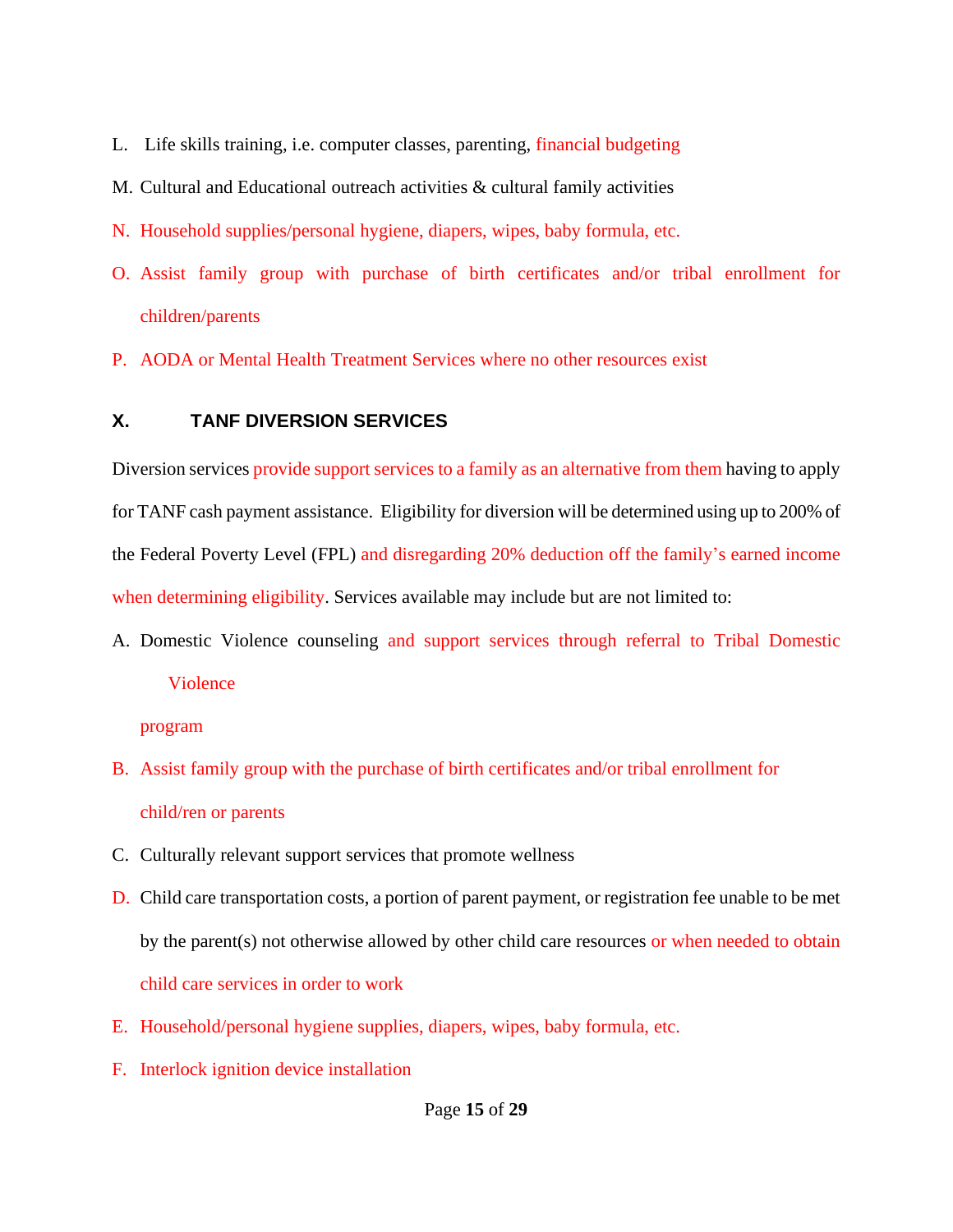- G. Occupational license fees (SR22 & license fee)
- H. Medical related needs for member/s of family group that is hospitalized, and family member needs to stay at medical facility
- I. AODA/ Mental Health Counseling/Treatment services where no other resources exist
- J. Relocation expenses related to secured employment
- K. Short-term accredited education
- L. Transportation assistance
- M. Driving course for adults and/or minors under 19 years of age still in high school
- N. Employment expenses
- O. Vehicle repair/replacement
- P. Life skills training
- Q. Outpatient Services for AODA and/or Mental Health where no resources exist

## <span id="page-15-0"></span>**XI. EARNED AND UNEARNED INCOME**

A 20% deduction of the family groups earned income will be disregarded, when determining TANF eligibility for Diversion and Support services. The program will disregard child support being deducted from current employment pay stubs for child/ren not residing in the household. The program will disregard any minor dependent's trust funds or earned income up to age 19 if still attending high school.

All unearned income will be counted as available income in determining a TANF grant amount. Exceptions to this are the program will disregard the first \$200.00 of child support received, and the

program will disregard SSI income of a child, a portion of Kinship, Foster Care, Guardianship and Adoption assistance.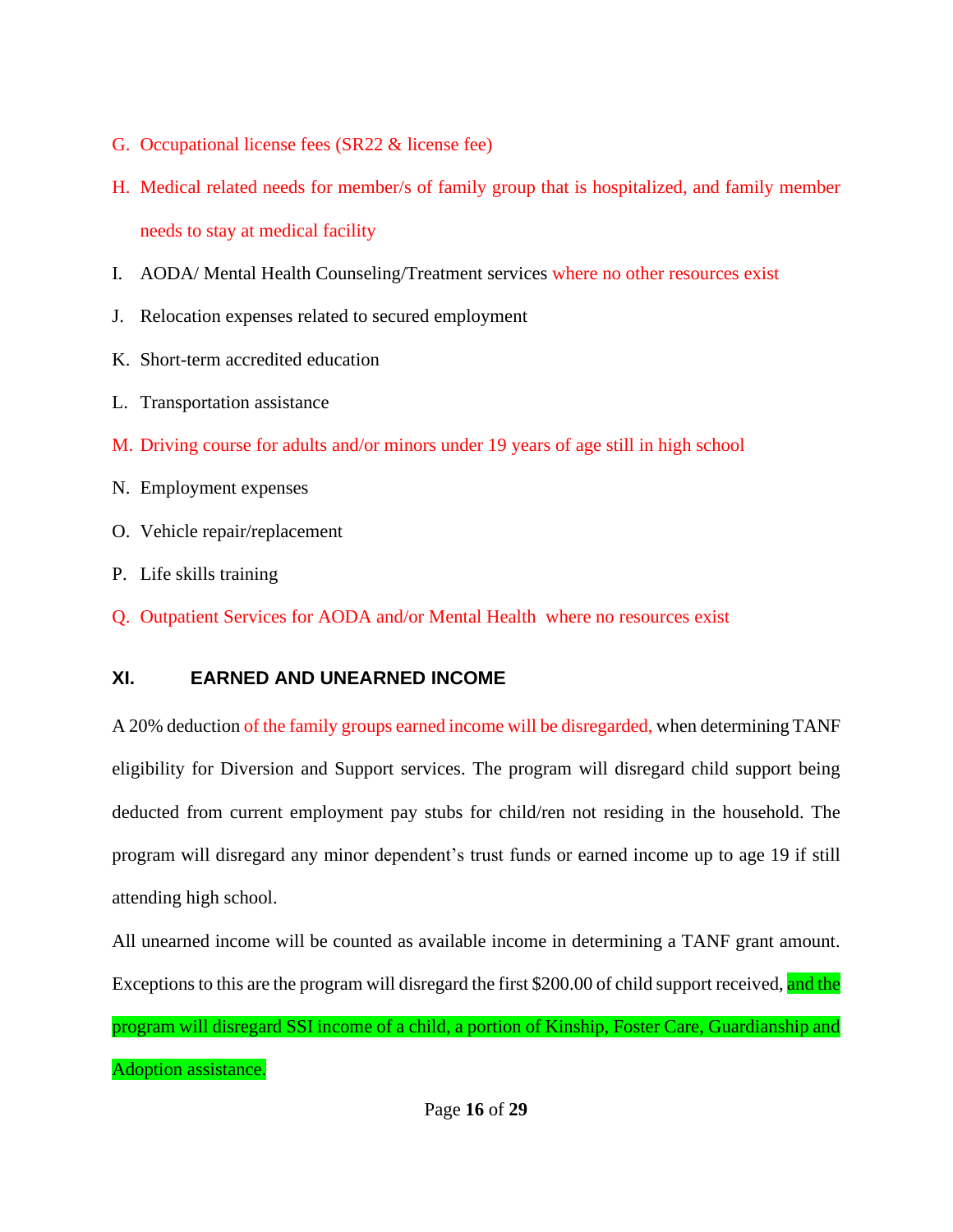#### **EXCLUSIONS:**

The program will exclude all Indian Judgment funds, other disbursements that are excluded under Federal Law, and a percentage of tribal per capita payment(s).

#### <span id="page-16-0"></span>**XII. RESOURCES AND ASSETS**

One automobile per TANF eligible adult can be excluded from the asset limit of \$2,500.00. Any additional vehicles (including recreational vehicles) will be counted toward the asset limit using value listed in the NADA or Kelly Blue book. All other assets, i.e., property (other than primary residence), mineral rights, stocks/bonds, Individual Retirement Accounts, Certificates of Deposits, Savings or Checking Accounts, will be considered as available assets, if they can be converted to cash in excess of the asset limit.

### <span id="page-16-1"></span>**XIII. ELIGIBILITY AS RELATED TO THE PURPOSES OF TANF**

Eligibility for TANF assistance and services is as established in the Oneida Nation's approved TANF Plan. Only needy families, as defined in the TANF Plan, may receive: (a) any form of Federally or State MOE funded "assistance" (as defined in 45 CFR 286.10); or (b) any benefits or services pursuant to TANF purposes 1 or 2. "Needy" means financially deprived, according to income and resource (if applicable) criteria established in the TANF plan by the Oneida Nation to receive the particular "assistance," benefit or service. The Nation may use segregated Federal TANF funds to provide services (and related activities) that do not constitute "assistance" (as defined in 45 CFR 286.10) to individuals and family members who are not financially deprived but who need the kind of services that meet TANF purposes 3 or 4. Objective criteria will be established for participation in these programs.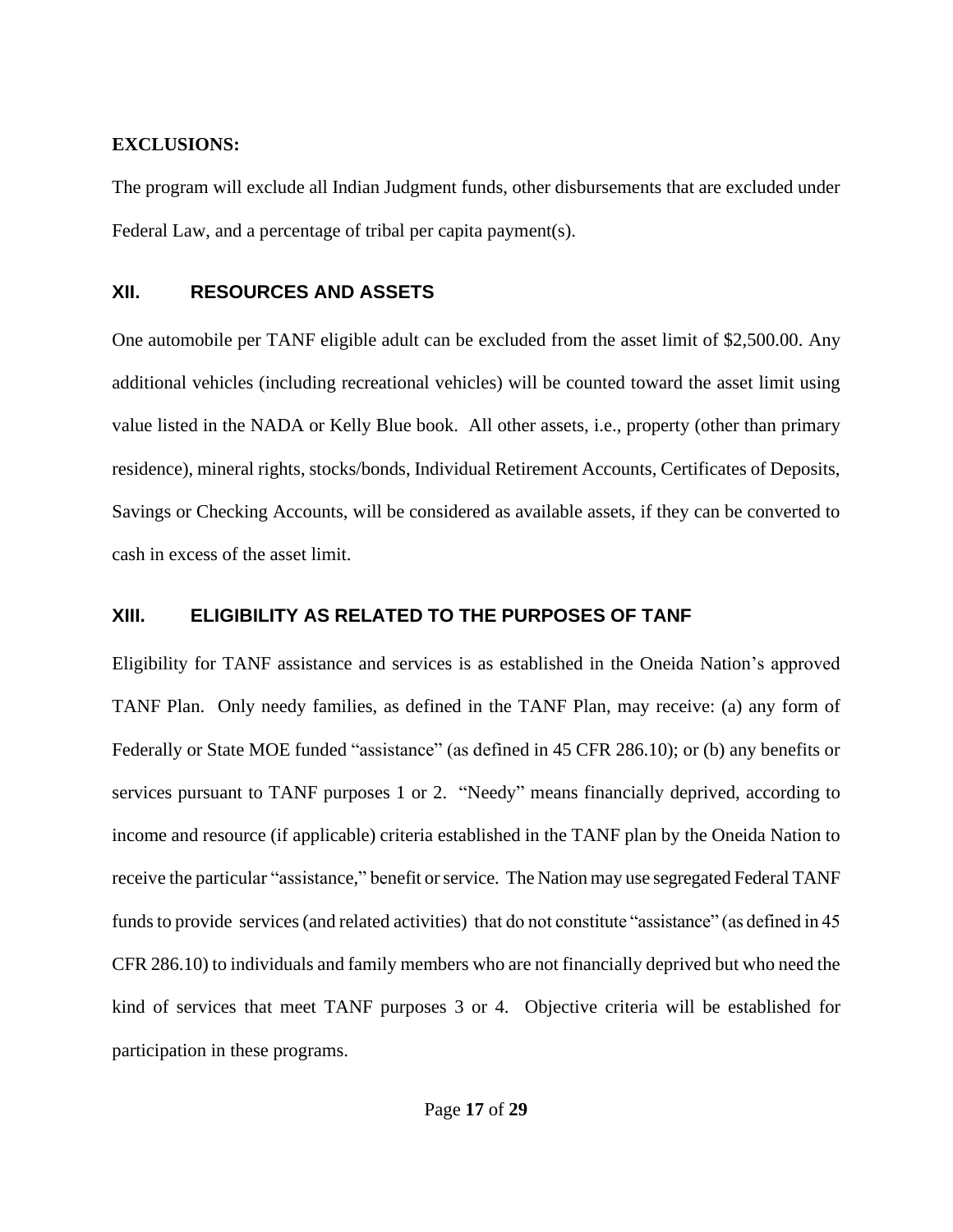#### <span id="page-17-0"></span>**XIV. COORDINATION/COLLABORATION WITH OTHER PROGRAMS**

The program will collaborate with other Tribal, State and Federal service providers to assist applicants with obtaining comprehensive services. Team case management may be conducted with other behavioral health professionals in an effort to holistically address identified barriers to employment. The Program will collaborate with local school systems, daycare providers, Head Start & Early Head Start programs, Fatherhood Initiatives, Juvenile Diversion, Parenting, Pregnancy Prevention, Indian Child Welfare (ICW), Arts and other Cultural programs, Domestic Violence program and Child Support programs to promote healthy families.

The Oneida Economic Support Services administers numerous public programs, including State Food Share and Medicaid programs, State and Federally funded childcare subsidy programs, tribal Workforce Innovation Opportunity Act (WIOA), Energy Assistance, Job Center Services, etc. The Economic Support Services department has a drop-in, on-site daycare for customer convenience.

#### <span id="page-17-1"></span>**XV. CHILD SUPPORT ENFORCEMENT**

The Oneida Tribal TANF Program will work collaboratively with the Oneida Nation Child Support Enforcement Program whose purpose is to establish paternity, locate and enforce child support orders and work with the absent parent(s) in financially providing support for their child/ren. Noncooperation with child support agency will result in the denial of cash assistance eligibility until compliance is verified. In accordance with the provisions set forth in 45 C.F.R., section 286.75(8), the TANF agency will require cooperation with child support agencies, except when good cause is verified and approved. Any child support collections will be passed through to the family or caretaker of the dependent(s).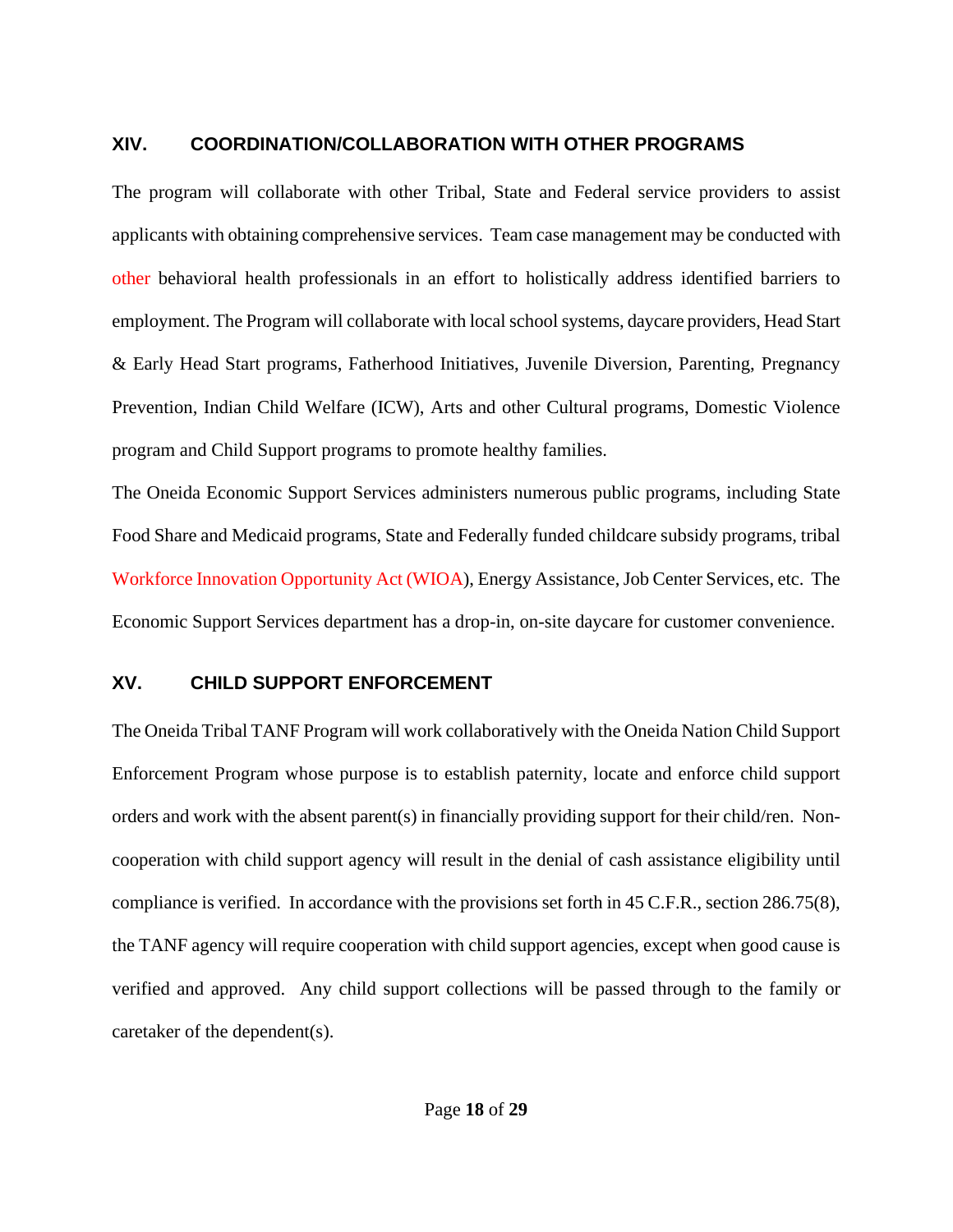#### <span id="page-18-0"></span>**XVI. CHILD CARE PROVISIONS**

Child Care Services Program will be responsible for resources to cover expenses associated with child care needs for TANF eligible families. The Child Care Services Program administers various grant-funded programs to assist with child care subsidies for low-income families and families experiencing a need for respite child care. Paid providers of the program are licensed daycare facilities, certified providers, or provisionally-certified family care-givers.

#### <span id="page-18-1"></span>**XVII. EMPLOYMENT OPPORTUNITIES**

Employment opportunities are accessible by private vehicle, Oneida Public Transit, Green Bay Metro and the Fox Valley Transit systems. The Oneida Nation is one of the largest employers in northeast Wisconsin, with opportunities available in areas including; gaming, health care, retail, social services, education, hospitality, recreation, agriculture, and the business entities of the organization. The TANF program also provides funding for youth employment. The Green Bay and Appleton areas provide employment opportunities in the areas of manufacturing, retail, hospitality/restaurants and other businesses.

#### <span id="page-18-2"></span>**XVIII. TRIBAL TANF WORK ACTIVITIES/PARTICIPATION**

The following is a list of acceptable, but not all-inclusive work activities:

- A. Work supplementation
- B. Subsidized employment
- C. Work experience
- D. Work search/job readiness
- E. Education/Vocational training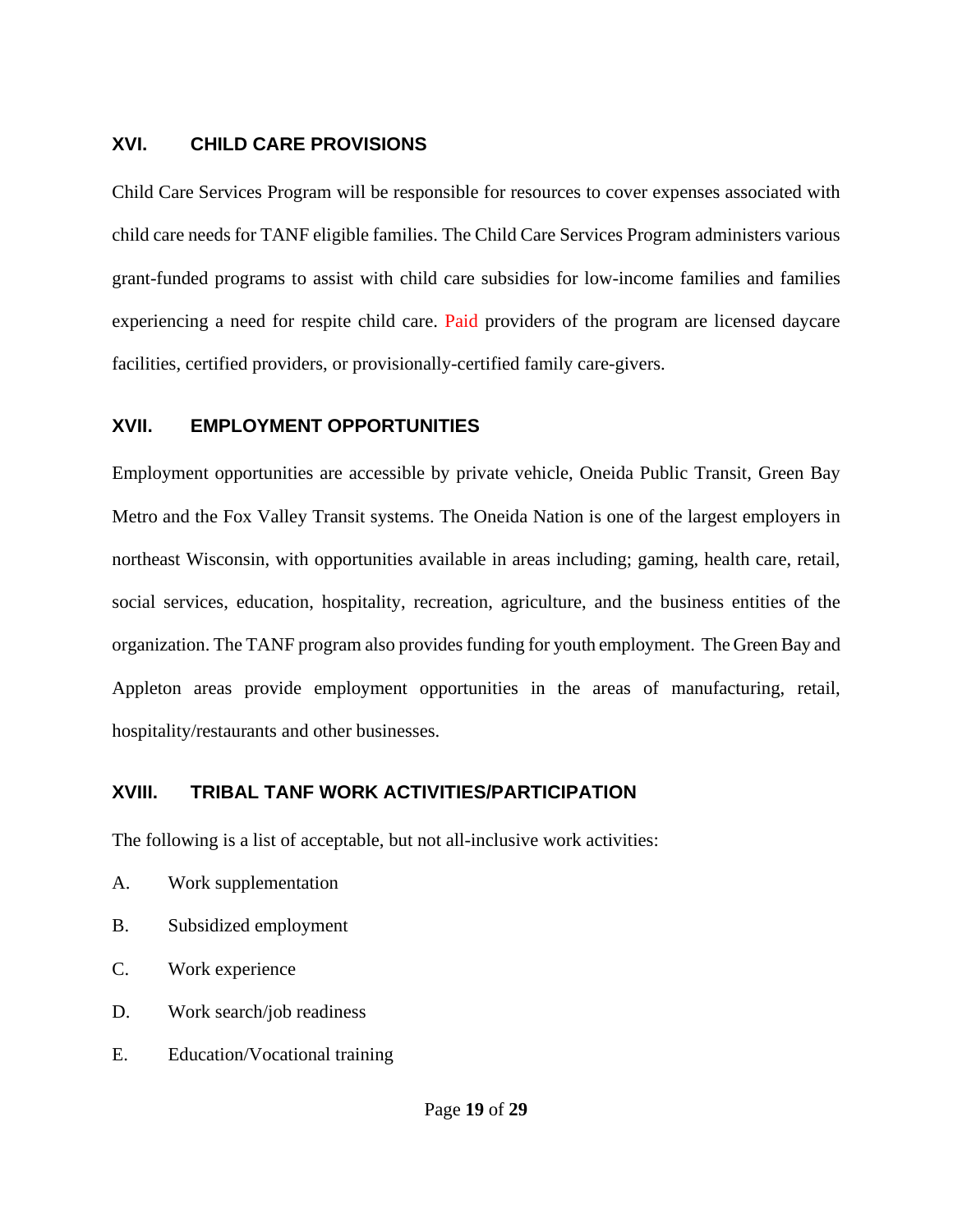- F. Job skills, life-skills classes/training
- G. Individual or group counseling
- H. Other- barrier related appointments, medical, physical therapy, counseling, groups such as domestic violence classes, children IEP meetings, parent-teacher conferences and home visits, children's medical and/or counseling, physical therapy appointments and other therapeutic appointments, providing constant care of severely ill child/handicapped or other immediate family member and self-care when medical limitations exist due to illness or injury, virtual learning with students as required during a National Health Crisis/Pandemic
- I. Small business, entrepreneurial training
- J. Culturally relevant work activities

#### <span id="page-19-0"></span>**XIX. MANDATORY WORK REQUIREMENTS**

The Oneida Nation TANF program participation rates are:

#### **Work Participation Rates**

Population: All families (except non-needy caretaker)

Minimum participation rate for year one  $= 35\%$ 

Minimum participation rate for year two  $= 35\%$ 

Minimum participation rate for year three  $= 35\%$ 

#### **Weekly Work Hour Requirements**

Population: All families (except TANF Child Only) will be required to participate in the following work hours to maintain eligibility for TANF assistance unless medically exempt as verified by a physician statement:

FY2021 (May 2021 through April 2022) minimum 32 hours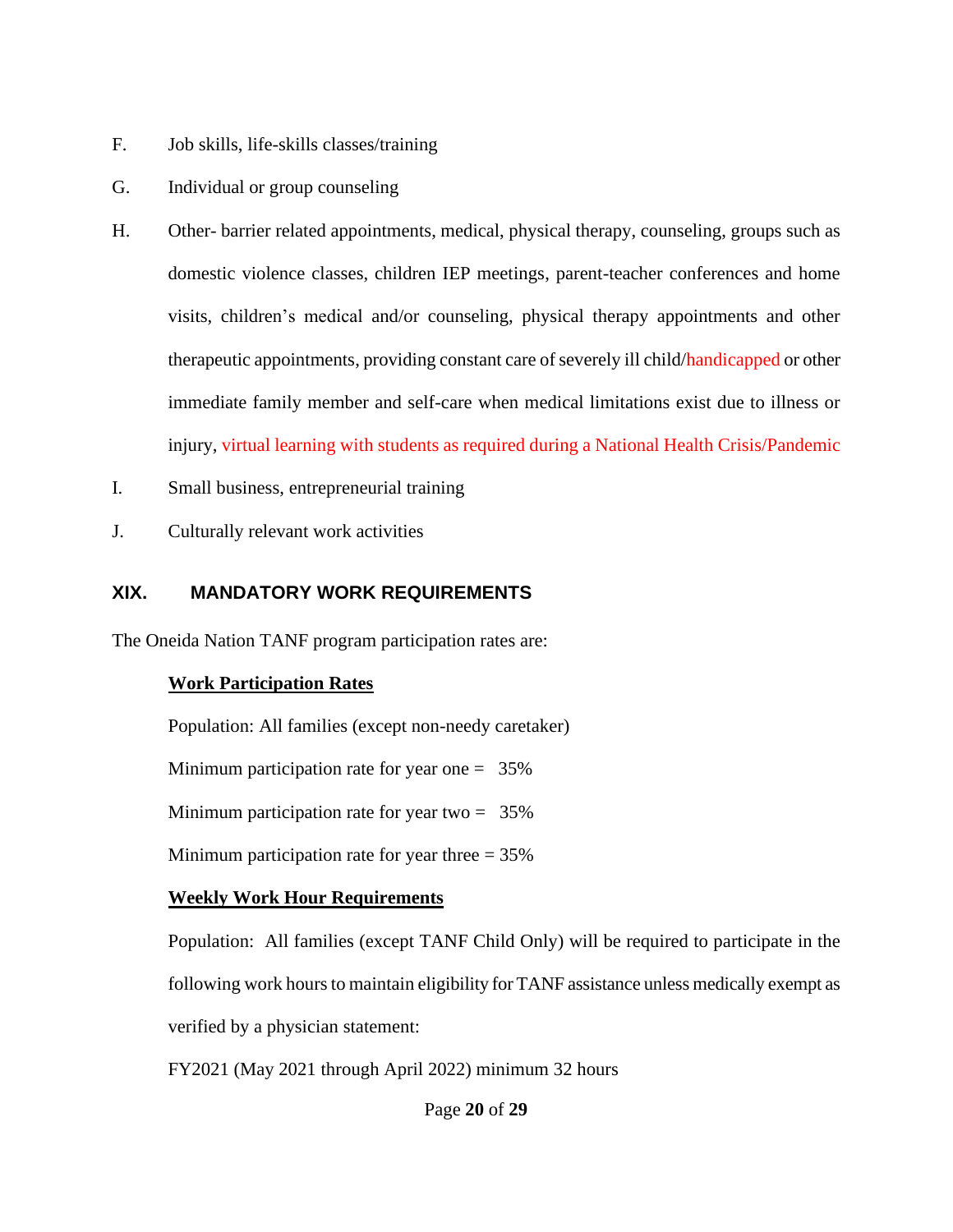FY2022 (May 2022 through April 2023) minimum 32 hours

FY2023 (May 2023 through April 2024) minimum 32 hours

Work participation rates will be determined based on the employment opportunities and available resources within the community. The case manager reserves the right to determine whether one or both parents are required to participate to meet the minimum work hour requirements.

#### <span id="page-20-0"></span>**XX. LIMITATIONS AND SPECIAL RULES**

An individual shall be considered engaged in a work activity by participating in any work activity specified in this plan. If placing a customer in job search and job readiness assistance, as the sole work activity, this can only count for six (6) weeks in any fiscal year. To comply with 45CFR 286.105 (b) and (c) if job search/job readiness is an ancillary part of other activities, there is no limitation for time (weeks) spent in job search/readiness. If the Oneida Nation's unemployment rate in the TANF service delivery area is at least 50 percent greater than the United States' total unemployment rate for that fiscal year, then an individual's participation in job search or job readiness assistance activities only can be counted for up to twelve (12) weeks in that fiscal year. Caretaker of Newborn (CNB) cash payment assistance may be available for single or two parent family until the child reaches the age of twelve (12) weeks.

No penalty will be assessed for a parent caring for a child under the age of six (6) years that cannot complete their work activities for the following verified reasons:

• Unavailability of "appropriate childcare", within a reasonable distance from the participant's home or work site; or unavailability of appropriate and affordable child care in certain circumstances such as third shift employment. "Appropriate child care" is defined as a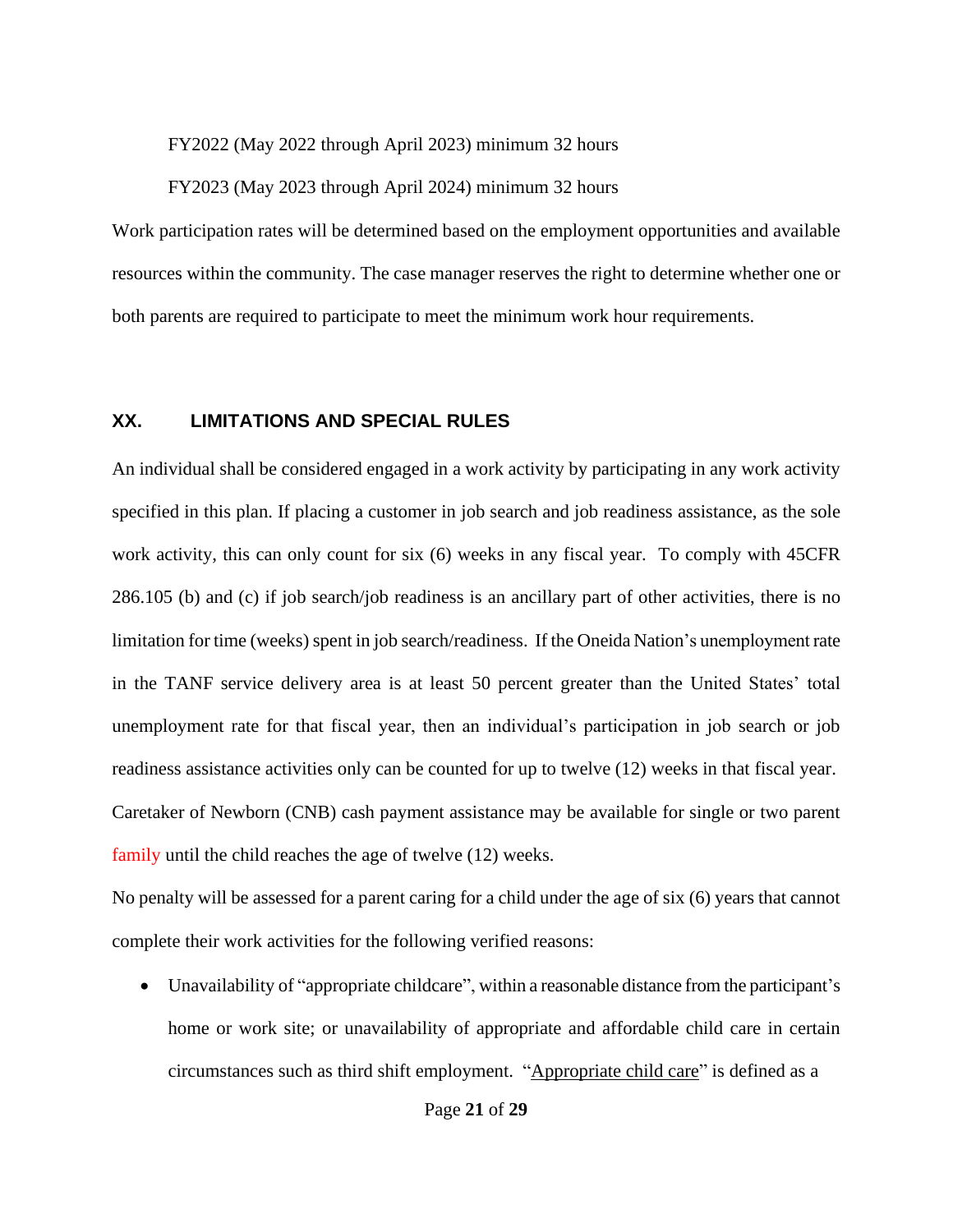- Formal or informal child care arrangement. Formal child care means at least one licensed or certified child care facility. If formal child care is unavailable within a reasonable distance from the parent(s) home or work site no penalty will be assessed. "Informal child care" is defined as an arrangement in which the child care provider is neither licensed nor certified (family or relative care). Participants who use this type of arrangement are not eligible for TANF child care assistance and other resources will be sought to assist a family.
- "Reasonable distance" is defined as child care within one hour (one-way), commuting, using available transportation, from parent(s) home to the child care provider's location to the parent(s) work activity site. Travel time may be extended on a case by case basis.
- "Unsuitability of informal child care", because a TANF participant cannot be required to use informal child care, the participant will be allowed to determine whether informal child care is unsuitable. The Nation's CCDF program guides the participant in selecting child care.
- "Affordable child care" is care that is not above the State of Wisconsin's Shares Child Care Subsidy program rates for licensed and certified child care. A TANF participant who has formal (i.e., licensed or certified) care available within a reasonable distance (as defined in policy) is deemed to have access to affordable child care arrangements.

A teen parent (age 18) who has not graduated high school or obtained their GED/HSED may be considered for a TANF grant with satisfactory attendance as their only required activity, attending school for a minimum of four (4) hours per day to meet the minimum work requirements. When school is not in session for summer months, the teen parent(s) must fully engage in work participation activities. Sanctions may be imposed for failure to participate.

Upon verification from a certified/licensed counselor/caseworker, or cultural advisor(s) that a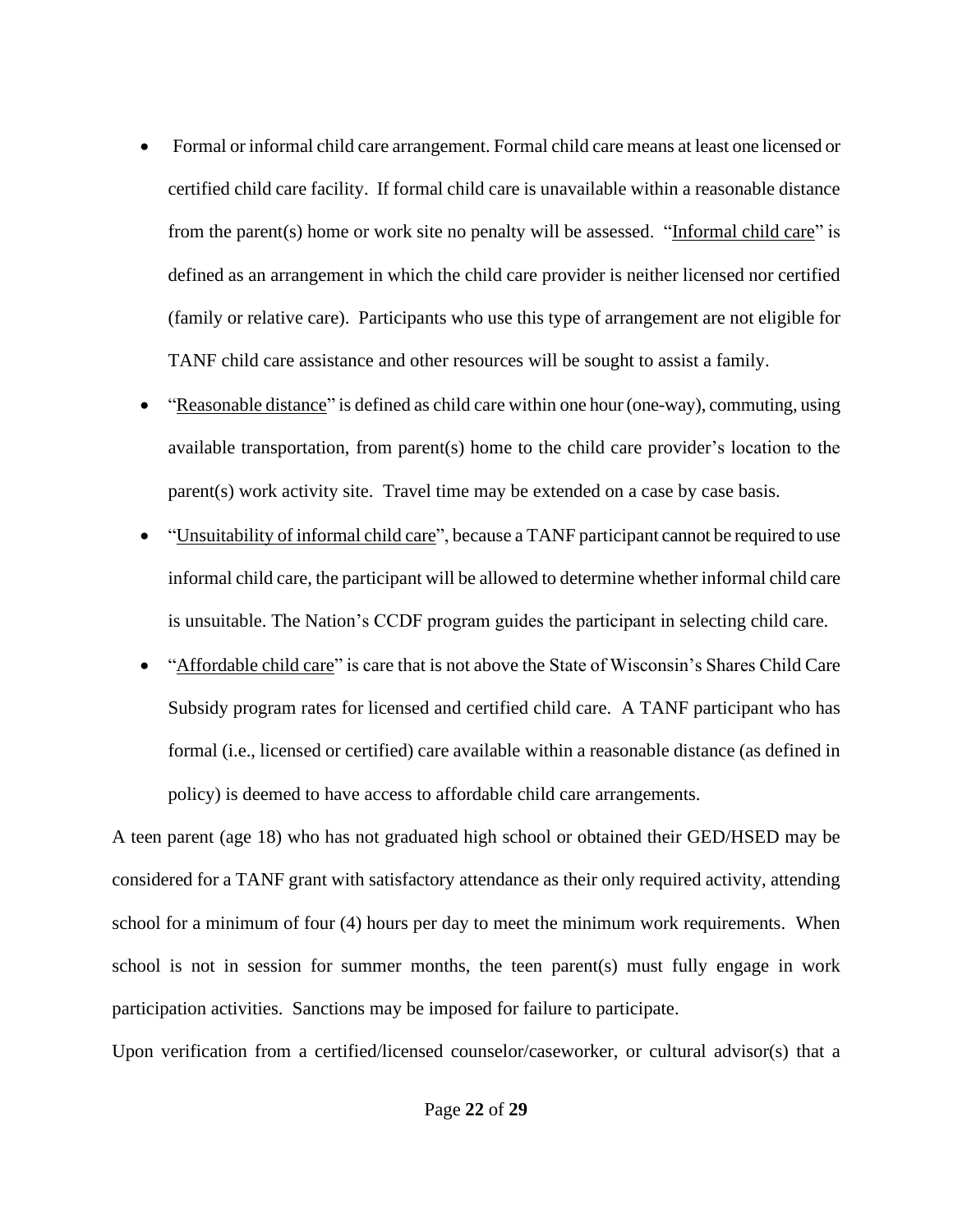customer is actively and successfully participating in an AODA/Mental Health inpatient treatment, the hours will count toward work participation. Outpatient customers will be required to complete the required thirty two (32) hours of work participation per week which includes the scheduled outpatient hours. Failure to successfully participate will result in sanction or suspension from the program.

#### <span id="page-22-0"></span>**XXI. DOMESTIC VIOLENCE OPTION**

The Program elects to support the Domestic Violence Resolution as certified by the Oneida Business Committee 6-27-01-H. Verification from a domestic violence program that the participant is currently attending scheduled appointments is required. Domestic violence victims may be exempt from full work participation, not to exceed three (3) months, with verification from a current police report and a certified/licensed counselor or cultural/spiritual advisor. Individual and group counseling sessions will count towards meeting the thirty-two (32) hour/week work participation requirements according to federal regulations. The Oneida Domestic Violence program provides an intensive case management program that includes a women's and men's support group and other follow-up services. The program certifies assurance of compliance to CFR 286.140 regarding special provisions applied to victims of domestic violence. Support service assistance may be available to TANF eligible families who are victims of domestic violence where no other resources exist and as verified by a current police report and domestic violence program. Services can include lodging, food, clothing/footwear, school supplies, transportation, storage costs, shelter costs. Collaboration between the TANF and Domestic Violence programs will occur prior to the above services being rendered to avoid duplication.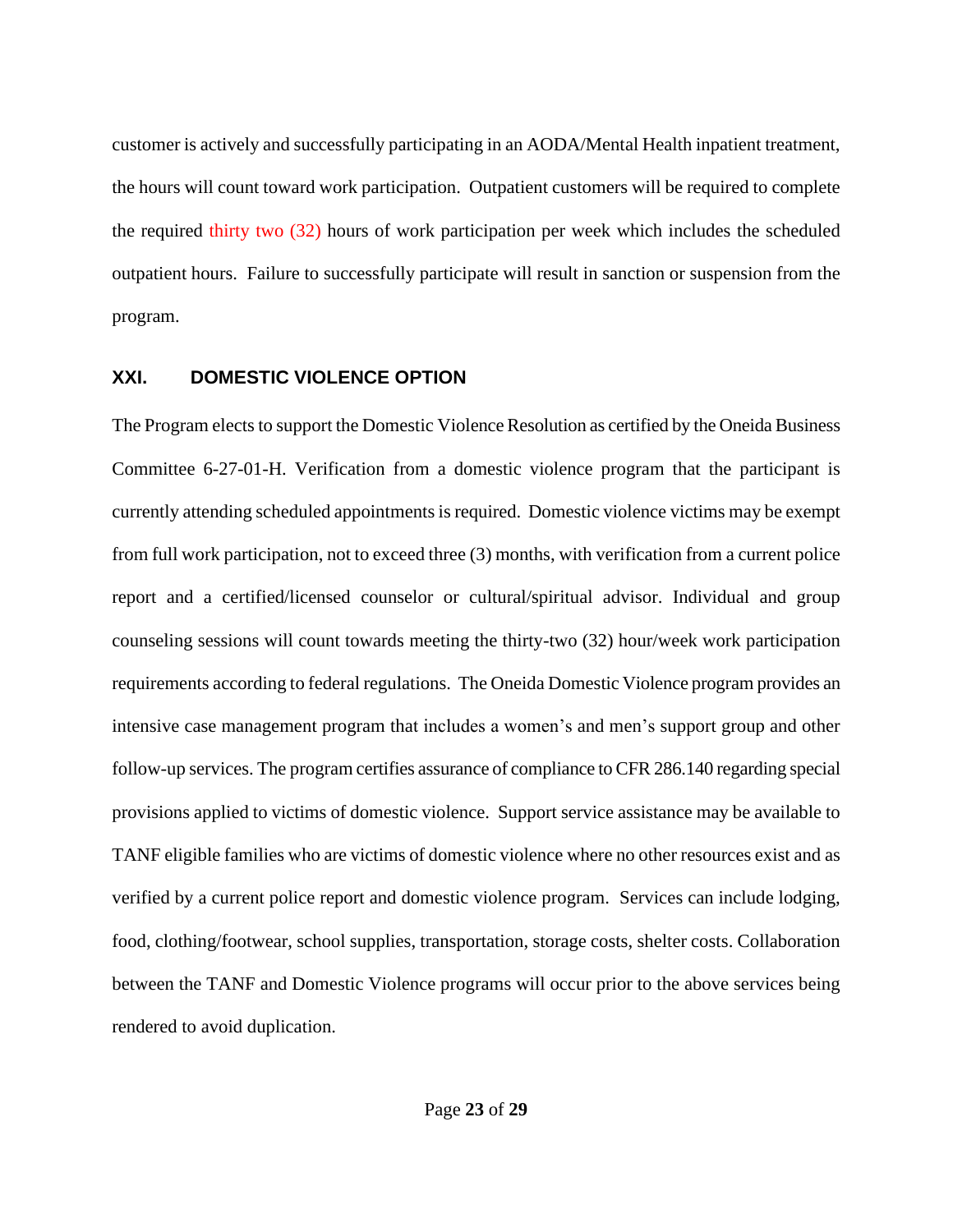#### <span id="page-23-0"></span>**XXII. TIME LIMITS**

The Oneida Nation establishes a sixty (60) month cumulative (whether consecutive or not) lifetime limit for Oneida Nation TANF recipients to receive TANF cash payment assistance. The agency believes the time limits are sufficient with the economic conditions and resources of the Nation. The Oneida Nation reserves the right to request an extension beyond the sixty (60) month time limit for federally funded cash assistance based on case documentation. Such requests shall be routed through both the Regional ACF Office (Chicago) and Federal ACF Office (Washington, D.C.) authorizing agencies, prior to implementation. The Nation will count prior months of assistance from any State or Nation funded with TANF grant funds, except for any month that was exempt or disregarded by statute, regulations, under any experimental pilot, or demonstration project approved under Section 1115 of the Social Security Act.

Oneida Nation TANF will not count benefits received by another Tribal/State TANF program if the applicant lived on an Indian reservation that had 50% unemployment rate or higher, during the time of eligibility for assistance. In addition, the Nation will not count time for any months in which there is not adult head of household or the adult lived in Indian Country in which 50% of the adults were not employed.

When the TANF family reaches the sixty (60) month time limit, cash assistance will end if there are no extenuating circumstances that indicate a request for an extension should be made. Child only grants are exempt from the 60-month time limit.

#### <span id="page-23-1"></span>**XXIII. HARDSHIP EXEMPTIONS**

Hardship exemptions are defined as verified conditions that exist which inhibit an ability to participate in work activities. The program may consider the following categories as exemptions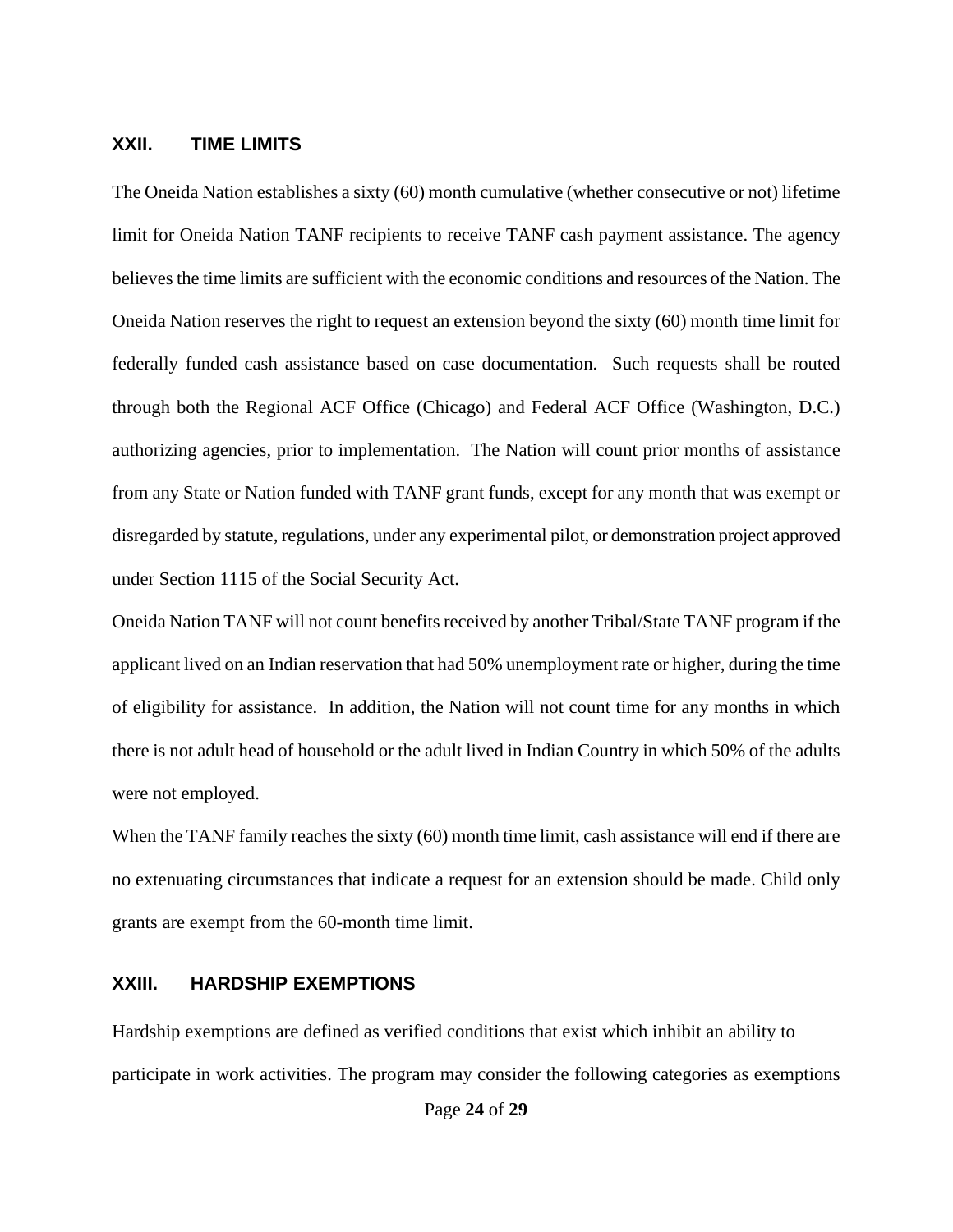from the sixty (60) month time limit on a case-by-case joint consultation between the case manager, other qualified health care professionals:

- A. Individual unable to maintain gainful employment as verified by physician and/or other qualified health care professional
- B. A participant caring for an immediate family member age fifty-five (55) and older, a disabled immediate family member, or dependent child in need of medical care
- C. An individual that is temporarily absent from the family assistance group *NOTE*: The Oneida Nation TANF program affirms it will not exempt more than 20% of total caseload without an ACF-approved plan amendment.

#### <span id="page-24-0"></span>**XXIV. PENALTIES/SANCTIONS**

If a participant in a family receiving TANF cash assistance refuses to comply with the employability plan, without good cause, the program can reduce or terminate the TANF grant. Work participation hours missed will be sanctioned by either reduction and/or termination of the TANF grant. Any TANF adult(s) in non-compliance with Child Support will not be eligible for TANF assistance until the program has been notified by the Child Support Agency that compliance has been met.

## <span id="page-24-1"></span>**XXV. GOOD CAUSE FOR EXEMPTION**

The program may exempt a participant from work requirement penalties (sanctions) for good cause, defined as but not limited to the following:

- A. Serious illness or injury limiting participation
- B. Extreme weather conditions
- C. Family crisis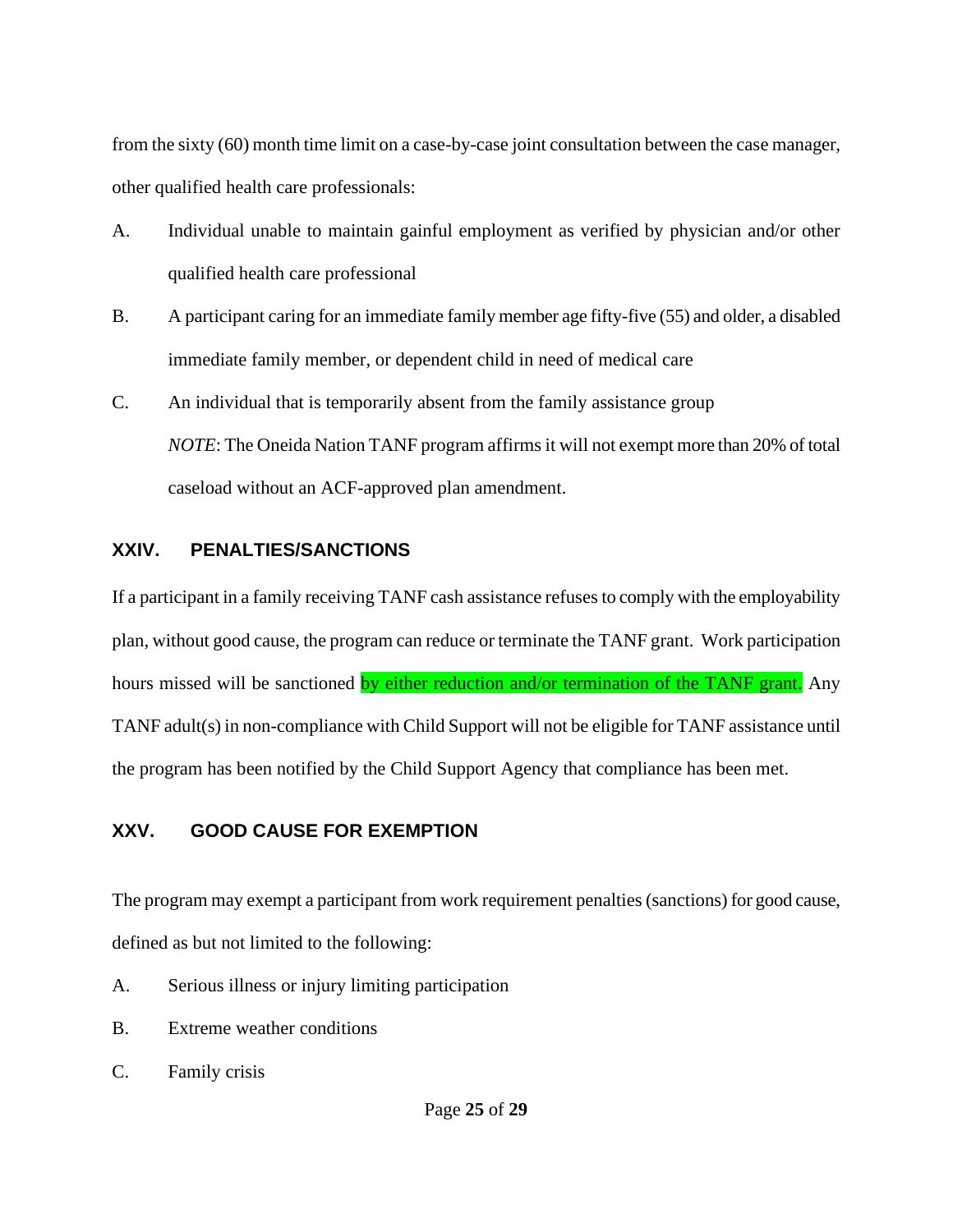D. In the event of a National Health Crisis/Pandemic, participants may be limited to participation activities and will be given good cause as determined by the TANF case manager assessing activities that are available to be completed

## <span id="page-25-0"></span>**XXVI. APPEAL RIGHTS AND PROCESS**

The following appeal process shall apply to all customers of the program:

- A. During the application process and when action istaken on a case, customers will be advised in writing of their right to appeal.
- B. Customers at risk of losing benefits will be mailed written notice of action to be taken on their case, within five (5) business days prior to the action being taken.
- C. An initial appeal to the decision of a case manager can be filed with the TANF program manager who will respond within ten (10) business days of receiving the appeal.
- D. An appeal of the TANF Program manager's decision can be made to the TANF Review Committee who will respond within ten (10) business days of receiving the appeal.
- E. The decision of the TANF Review Committee is final and may not be appealed to the Oneida

Nation Judicial system or any other entity.

*NOTE*: TANF Review Committee will be composed Community Economic Support Director (or designee) and two other TANF case managers. All members of the review committee will have a designee appointed in their absence.

## <span id="page-25-1"></span>**XXVII. TRIBAL OPTIONS**

- A. Child Only grants may not exceed the monthly State Kinship Care rate per child.
- B. The TANF program may provide support for a Youth Work Experience Program administered by Oneida Nation TANF program, subject to funding availability.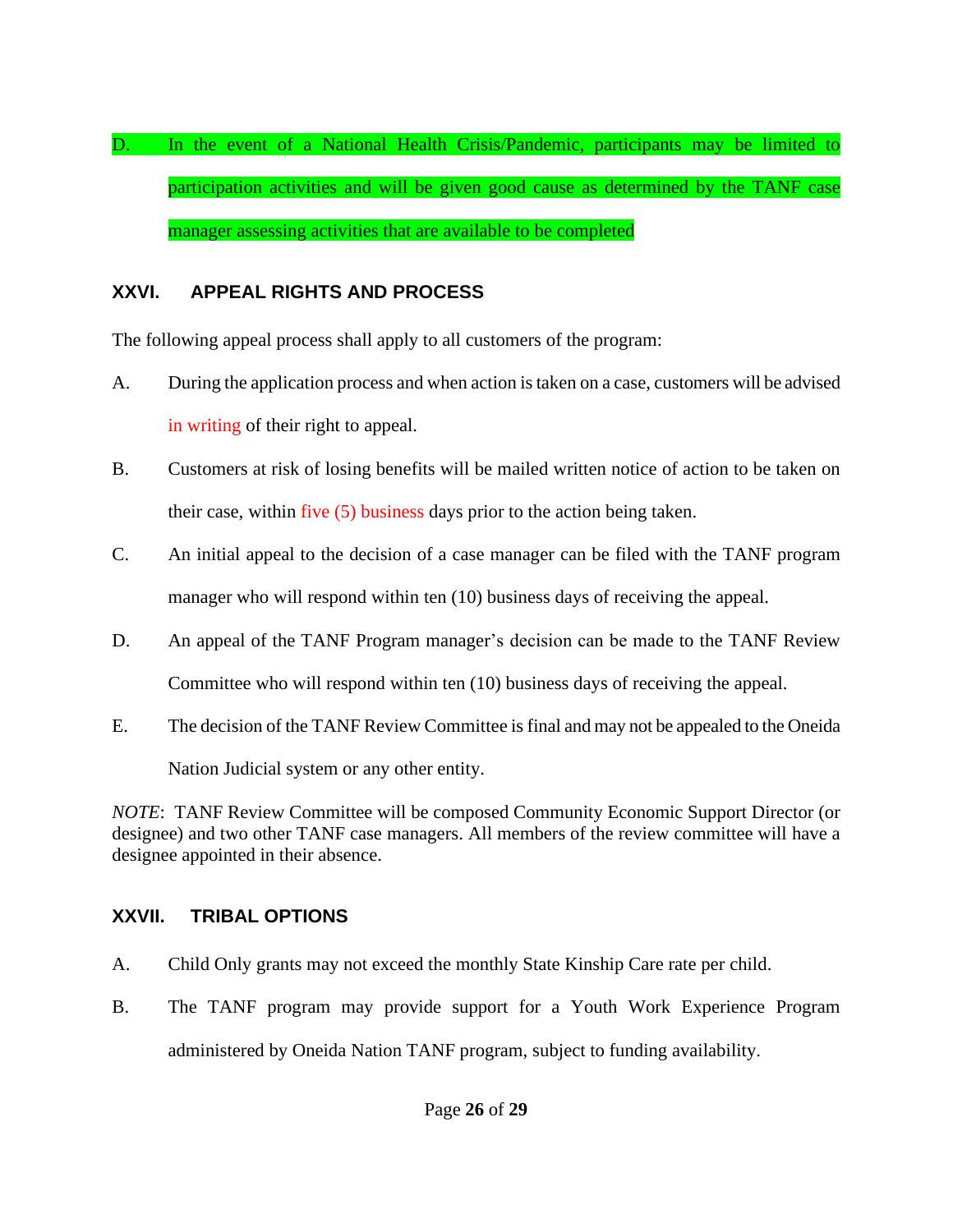- C. All school-age children will be required to attend school full-time in accordance with current State requirement as verified by case manager for each school semester.
- D. The program will institute and enforce a maximum of twelve (12) months denial of TANF assistance to customer determined to have collected TANF benefits fraudulently.
- E. Drug testing is required for TANF all cash payment eligibility with the exception of the Child Only applicants as the agency follows State guidelines for kinship care certification.
- F. The TANF program will collaborate with other program events in the community that provide education and awareness to families, may assist in funding or co-sponsoring family events that focus and promote family formation of two parent families.

#### <span id="page-26-0"></span>**XXVIII. CONFIDENTIALITY**

All program staff, contractors and subcontractors are required to sign a Confidentiality Statement prohibiting the disclosure of any information relevant to any customer or their family, and that they also understand any violation of the right of the customers' confidentiality may result in immediate termination.

#### <span id="page-26-1"></span>**XXIX. NON-DUPLICATION OF SERVICES**

All customers are required to sign the Tribal TANF application certifying that family members are not receiving assistance from any other Tribal TANF or State TANF (W-2) program. Case eligibility information may be exchanged with other Tribal TANF and State agencies to ensure nonduplication of TANF/W-2 benefits and/or services.

## <span id="page-26-2"></span>**XXX. FAIR AND EQUITABLE SERVICES**

The program will provide assistance and/or benefits to eligible Native Americans that meet all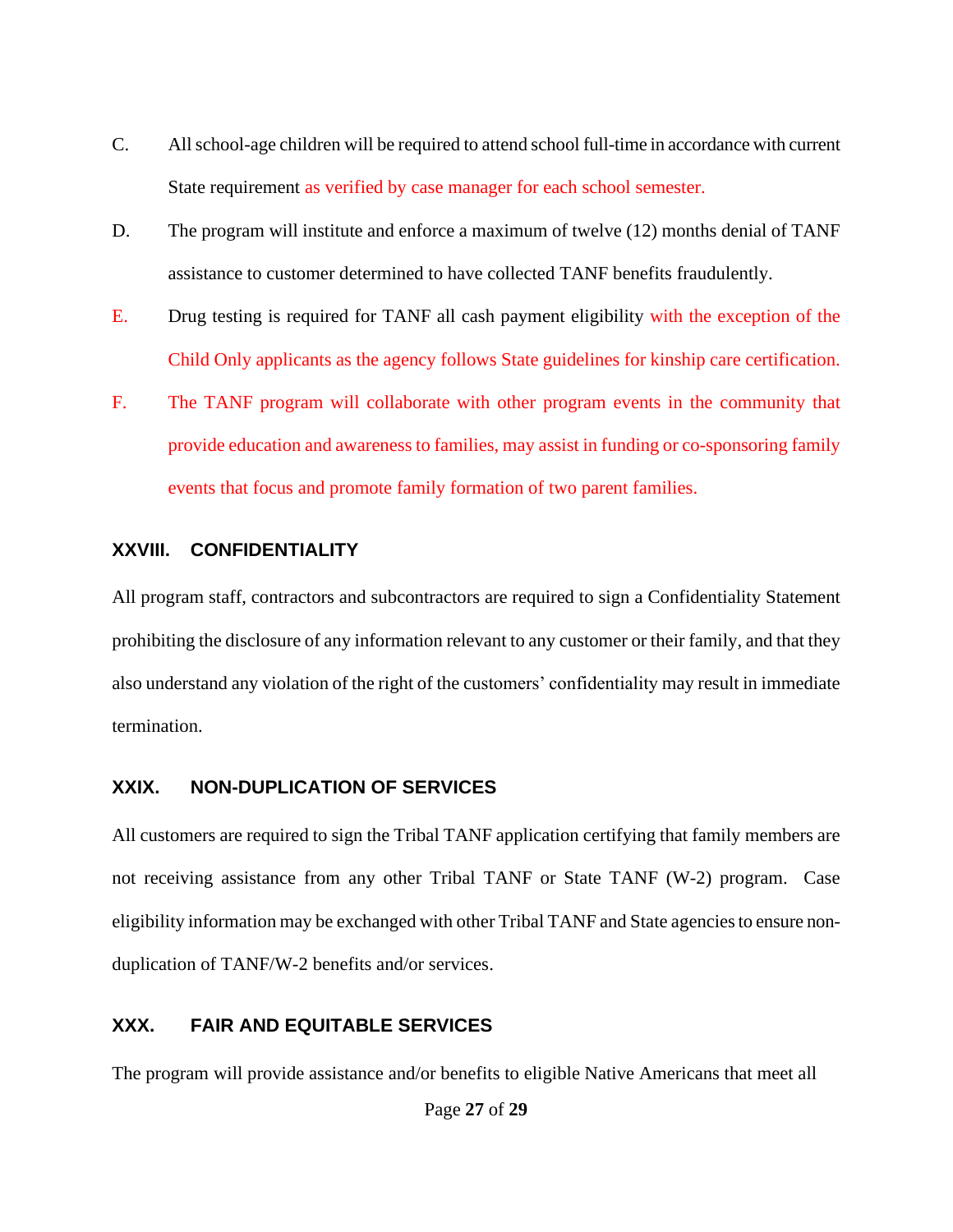program requirements, in an equitable and fair method, according to custom, tradition and federal requirements.

## <span id="page-27-0"></span>**XXXI. FISCAL ACCOUNTABILITY**

The Oneida Nation will comply with the Fiscal Accountability provision of Section 5(F)(1) of the Indian Self-Determination and Education Assistance Act (U.S.C. 450c(f)(1), relating to the submission of a single-agency report required by Chapter 75 of Title 31, U S Code.

## <span id="page-27-1"></span>**XXXII. DATA COLLECTION AND REPORTING**

The Oneida Nation will comply with all the regulatory and statutory TANF reporting requirements.

## <span id="page-27-2"></span>**XXXIII. RETROCESSION**

Should the Oneida Nation of Indians of Wisconsin ever need to retrocede back to the State of Wisconsin, the Nation shall adhere to all required regulations and related laws.